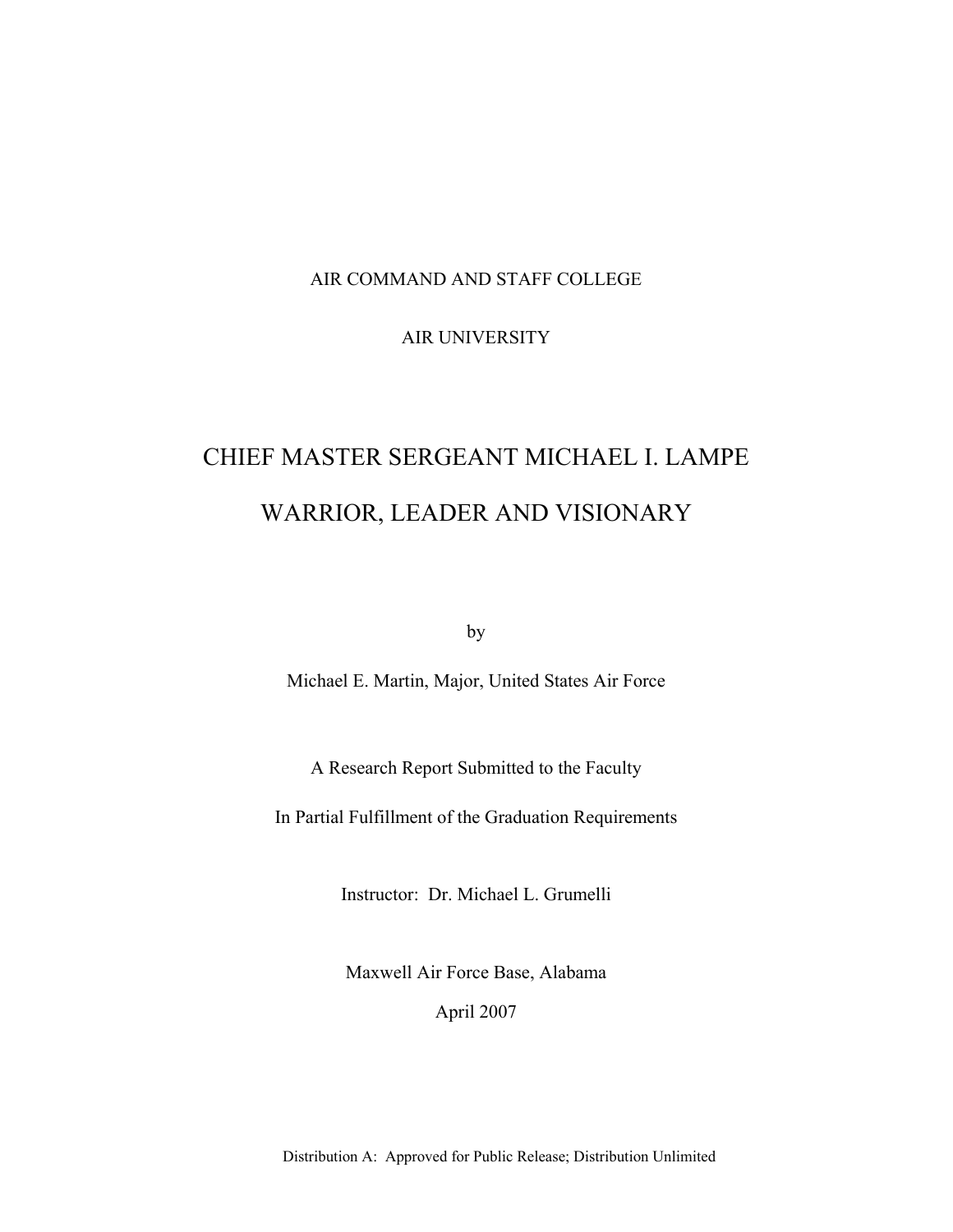# **Disclaimer**

The views expressed in this academic research paper are those of the author and do not reflect the official policy or position of the US government or the Department of Defense. In accordance with Air Force Instruction 51-303, it is not copyrighted, but is the property of the United States government.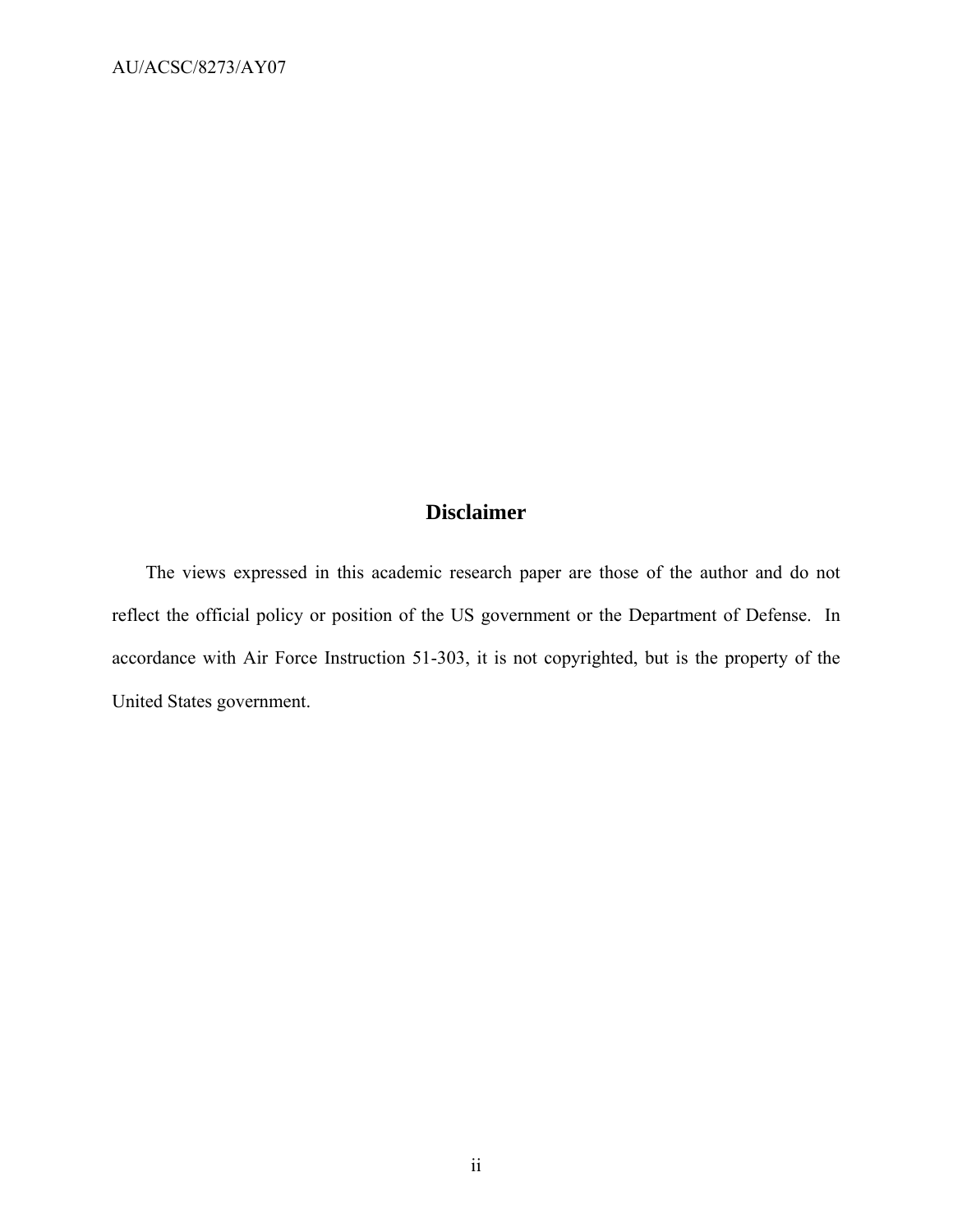## ${\rm AU/ACS C/8273/AY07}$

# **Contents**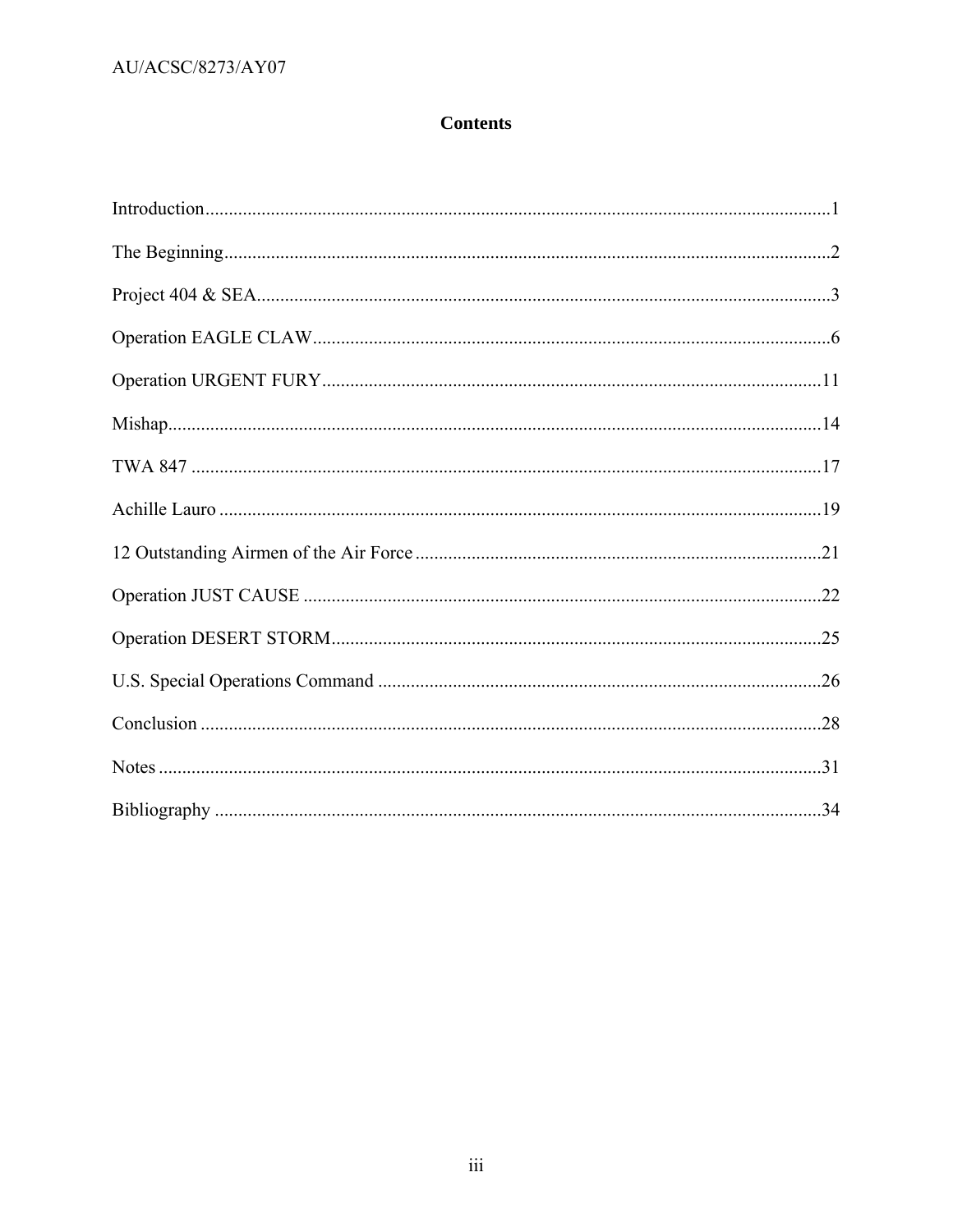#### **Introduction**

This research paper is a look at the military career and significant accomplishments of Chief Master Sergeant Michael I. "Mike" Lampe. The intent is to convey the impact Chief Lampe had on the strategic objectives of the United States while serving in the United States Air Force (USAF) as a Combat Controller over a twenty-eight year period. First, his innumerable successful exploits on the battlefields around the world through the application of precision fires and precision assault enabled the U.S. to achieve national strategic objectives through his tactical employment. Through this historical and biographical account of his superlative work from Southeast Asia to United Special Operations Command, there is no question about his courage and commitment. He routinely demonstrated both characteristics throughout his career and had a positive impact on Special Tactics and Special Operations. Lastly, you will gain an understanding and appreciation for his strategic vision at all levels of leadership and ability to rally consensus for the betterment of unit, mission and men. Chief Lampe is the only Air Force Chief Master Sergeant to catapult from squadron senior enlisted advisor directly to a service equivalent command chief position at United States Special Operations Command (USSOCOM). His professional relationships with senior leaders over the years, as he plied his trade as a Combat Controller, leaves no doubt that he uniquely and deservedly was selected to serve in this powerful position.

To best illustrate Chief Lampe for foundational purposes, Colonel (retired) John "Coach" Carney and Chief (retired) Rick Crutchfield offered the following words. Colonel Carney served with Lampe as his Officer-in-Charge/Commander of the Combat Control Team (CCT) at Charleston AFB, SC; then as his Commander of Detachment 1, Military Airlift Command Operational Staff (Det 1, MACOS), which was the beginning of Special Tactics Squadrons.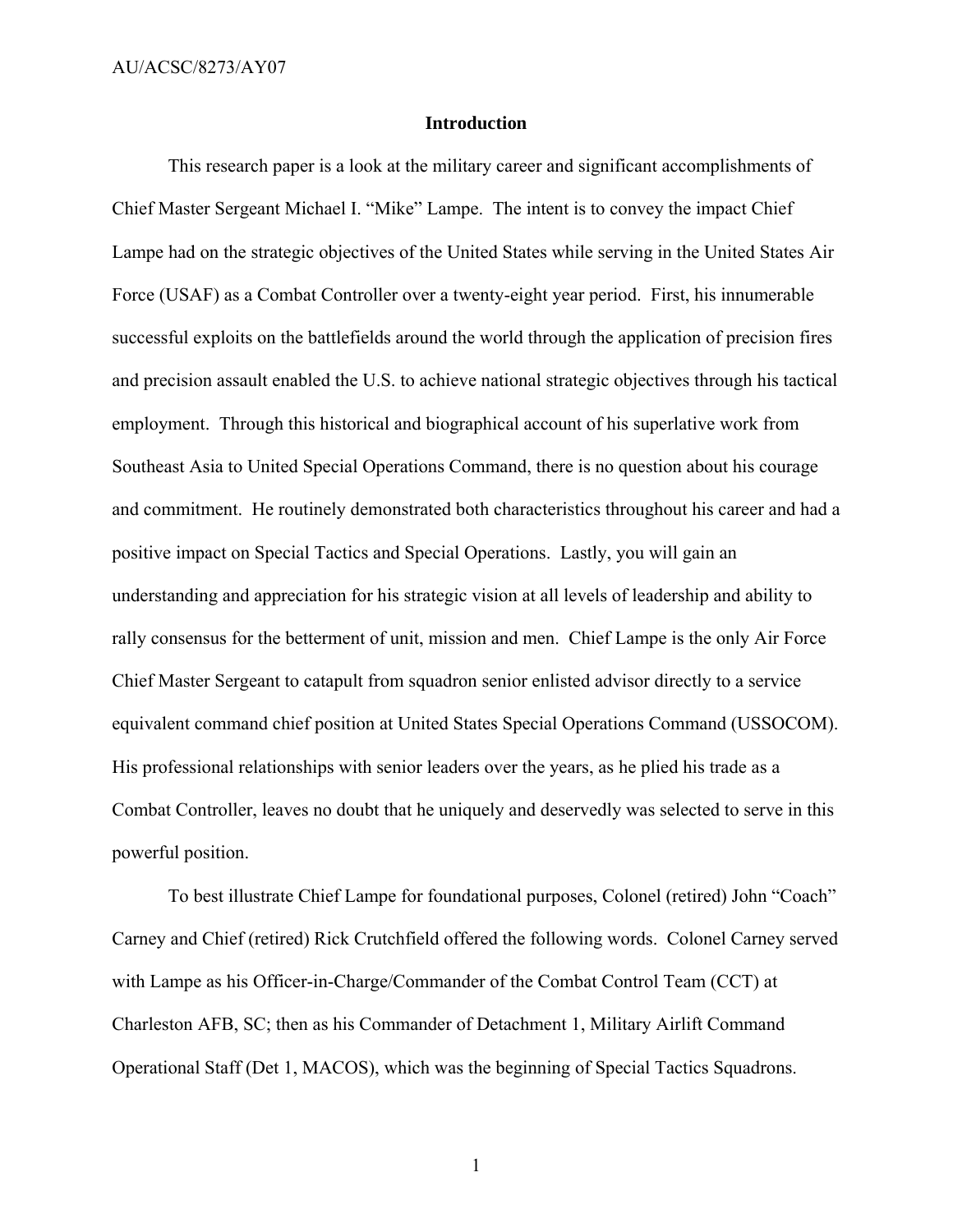Additionally, Chief Lampe served with the Coach in Operations EAGLE CLAW, URGENT FURY and JUST CAUSE. Colonel Carney explained that, "early on in my relationship with then Sgt. Lampe, I realized Mike would seize responsibility, particularly when he realized there existed a void or things were going south--so to speak. He has a tremendous work ethic which becomes infectious throughout the organization. He also has a tremendous knack for promoting a common purpose while earning the respect and loyalty from his team members. He takes on the toughest challenges with confidence and assurance."<sup>1</sup>

Chief Rick Crutchfield had this to offer about Lampe, "Mike was always combat-ready and a sponge for knowledge." As testimony to the respect Lampe garnered from Chief Crutchfield when he was the senior Chief for Combat Control, "Colonel Carney would conduct an off-site with the career field Chief's, and during those meetings, I would push Lampe as the number one senior NCO, even though he didn't work directly for me."<sup>2</sup>

#### **The Beginning**

At the age of 19, Chief Lampe received a draft notice in the mail for the Army, so he went down to the local recruiter office, and noticed the long line for the Army. He discovered a shorter line around the corner, which was the Air Force recruiter office. Not interested in waiting in a long line, he decided to volunteer for the U.S. Air Force. "Ever since I was a kid, I had an interest in the Air Force and being a pilot," he said. "My eyes didn't cooperate for the requirements for being a pilot. The irony of the thing is I spent most of my time with the Army."<sup>3</sup> He was initially categorized into the administrative career field due his ability to "type fifty words per minute<sup>34</sup>, and assigned to Clark Air Base, Republic of Philippines, after his technical training. His duties required him to visit the base commander's office on a daily basis,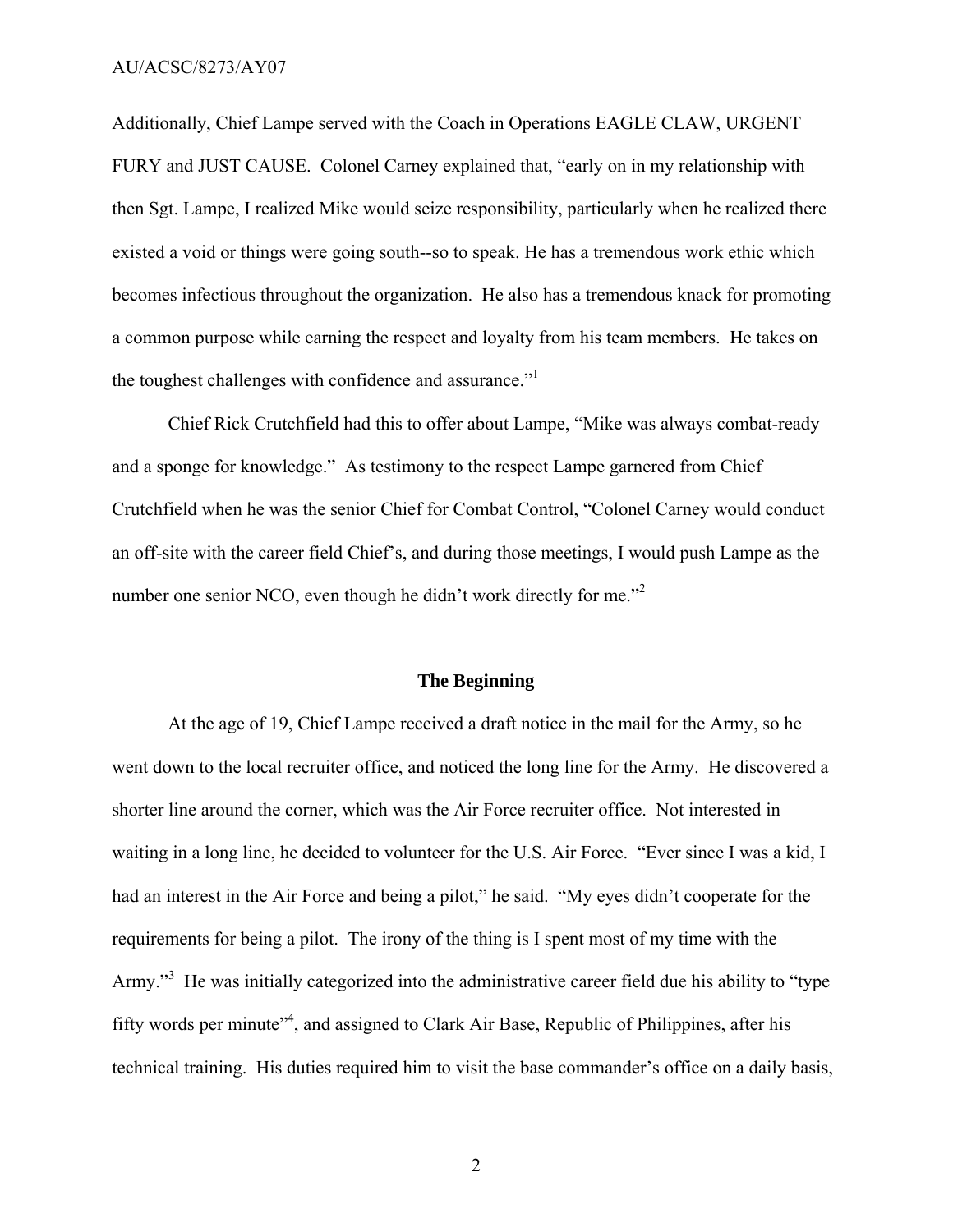where the commander noticed Lampe was always doing a good job and having a good attitude. Additionally, "as a clerk, he read and handled paperwork for 'Project 404,' the code name of secret Air Force operations in Laos and Thailand." "I felt there was something else I wanted to do," and that he "wanted to get in more action."5 Based on his performance, he was given advice to seek adventure in the Combat Control career field. So, he volunteered for Combat Control (CCT) and PCS'ed to Hurlburt Field as an administrative specialist, in anticipation of crosstraining into CCT. Upon his arrival to Hurlburt Field, he discovered that he was not crosstraining into combat control, but reporting for duty as an administrative troop. Chief Lampe sought assistance from the Combat Control Chief, Chief Jim Howell, who provided Lampe some guidance and assistance that enabled him to cross-train. After completing an arduous training pipeline, consisting of Air Traffic Control School, Combat Control School, Airborne School, Survival School, Combat Dive School, and many more, Chief Lampe was assigned to  $1<sup>st</sup>$  Special Operations Wing (SOW), Combat Control Team, Hurlburt Field, and ready for action. He immediately volunteered for duty in Project 404, which the classified CIA operation in Laos, but was not deemed experienced enough for the job.<sup>6</sup>

#### **Project 404 & SEA**

While on leave in Minnesota, Chief Lampe received a call from Chief Howell about "returning to Florida ASAP."<sup>7</sup> Two other combat controllers were injured on a routine parachute jump, which pushed Chief Howell into giving Lampe his shot at Project 404. This was an opportunity of a lifetime, and something not all combat controllers were selected for. Lampe was going to be the youngest CCT ever to deploy in support of this operation.<sup>8</sup> "The CIA" eventually had over 80,000 troops, mostly Meos tribesmen, on the ground in Laos, so it was by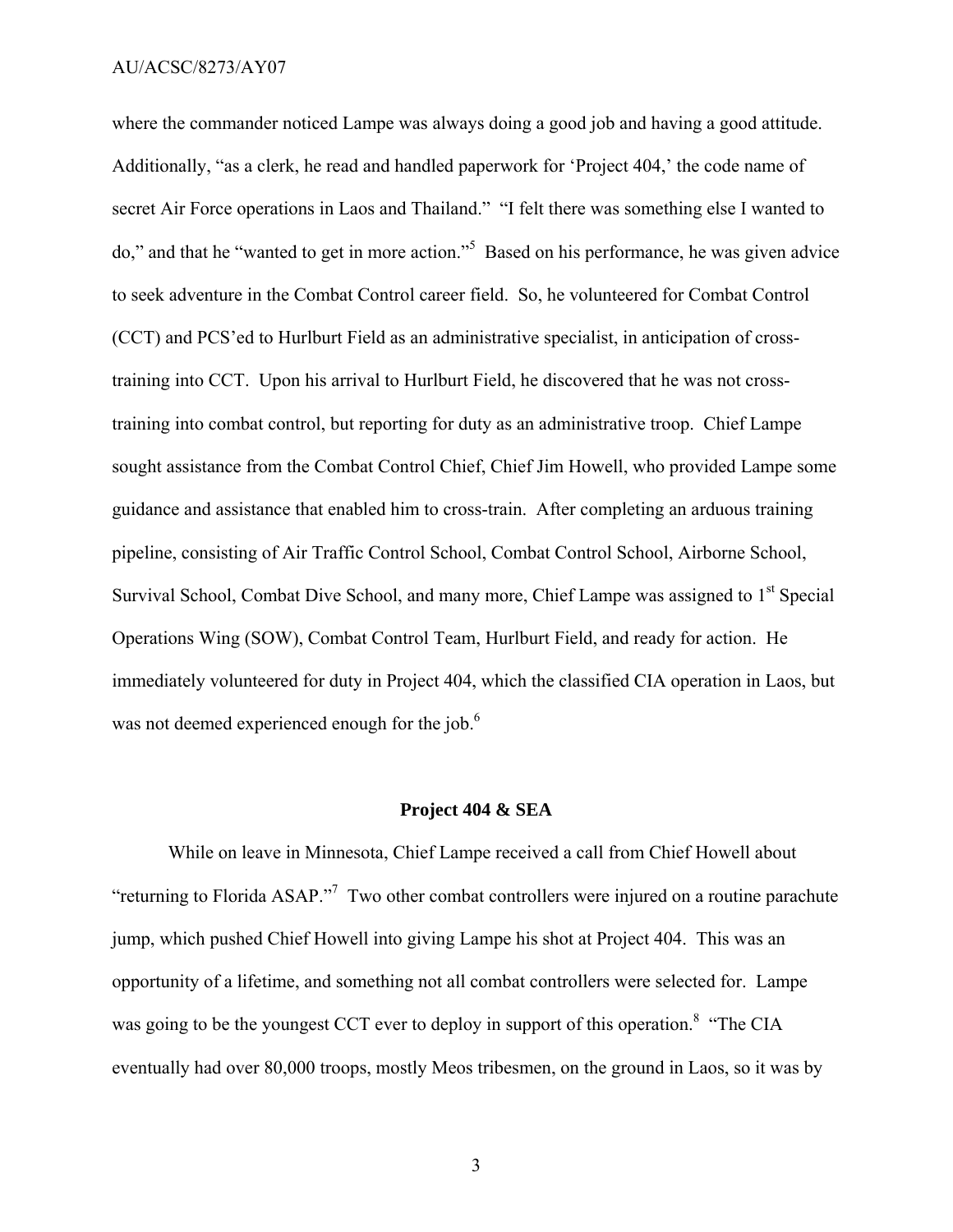no means the "sideshow" some analysts and historians have made it out to be. It was a real war, played for the highest stakes."9

Chief Lampe deployed to Lima Site 20A, Laos, in support of Project 404. There were seven active duty personnel, and all others were either other governmental employees or Meos guerilla fighters commanded by General Vang Pao. The commander of the Lima Site 20A was Capt Ryan, an A-1E pilot that participated in the Son Tay Raid, and included an aircraft maintenance technician, Charlie Day, with whom Chief Lampe worked with on the airfield. Chief Lampe was tasked to run the airfield/air traffic control (ATC), train Meos guerillas in forward air guide (FAG) duties, emplacing navigational beacons to assist aircraft attacking North Vietnam and loading aircraft ordnance.<sup>10</sup> It was "one team...one fight" environment, and Chief Lampe exponentially developed during this combat deployment.

Lampe's airmanship skills flourished with opportunities to fly during occasional rest and relaxation trips to Vin Chin, Laos. He would ride with a pilot in a T-28, and would fly the aircraft during the enroute phase of the flight. The pilot handled the aircraft during the critical phases of flight, but Lampe gained invaluable understanding of aircraft systems and operations.<sup>11</sup>

Chief Lampe gained an appreciation for all the aircraft, O-1 Birddogs, T-6 Texans, T-28 Trojans, A-1E Skyraiders, C-7 Caribous and C-123 Providers while working with Charlie Day. They teamed up on loading and servicing aircraft for the daily missions, which paid huge dividends during a dangerous ground mishap. On 5 November 1972, a fully loaded O-1 was taxiing to the runway for take-off when it suffered an electrical system malfunction and fired all seven of its smoke rockets. The rockets "struck a fully armed and fueled aircraft causing the cockpit area to burst into flames. One fused bomb was knocked from the aircraft. Sergeant Lampe immediately recognized that should the burning aircraft or ordnance explode, a probable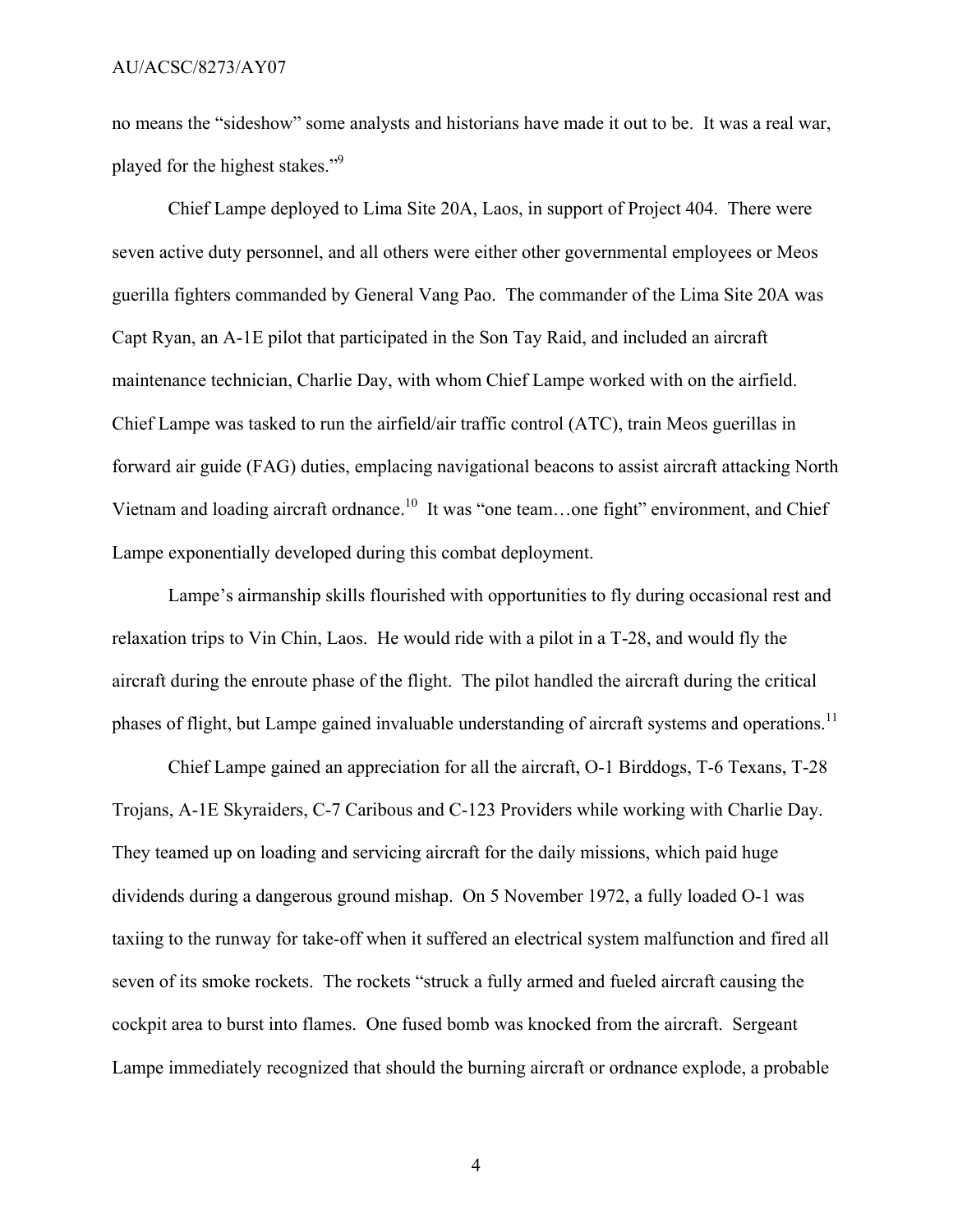chain reaction would destroy two other aircraft parked at the wing tips of the burning aircraft."<sup>12</sup> Without hesitation and risking his life, Chief Lampe extinguished the fire with a portable fire extinguisher and defused bombs on the aircraft. His heroic and life-saving work earned him an Airman's Medal for saving many aircraft and personnel in base operations.<sup>13</sup>

After his deployment to Laos, and while contemplating his reenlistment opportunities, Chief Lampe's strategic vision and foresight became evident when he wrote a concept paper on the future of Combat Control and its evolution into Special Tactics (ST). Interestingly, the concept he developed on paper evolved into the unit he would serve in, for almost eleven years, culminating as the 1724<sup>th</sup> Special Tactics Squadron (STS) Senior Enlisted Advisor (SEA). This concept was approximately seven years away from formally happening, and the catalyst to initiate it was Operation EAGLE CLAW. This was the first in a multitude of concepts and ideas that would make a difference in the Department of Defense and the Air Force.

Colonel Jeff Buckmelter said this, "Chief Lampe always looked for future mission sets for CCT/STS and did not dwell on legacy mission sets or operations. He led the CCT/STS career field from an air crew training focus to warfighters with a niche in hostile/denied airfield operations, joint terminal attack control operations, new combat search and rescue tactics, techniques and procedures (TTPs), which are all now the standard for CCT/STS/PJ forces. Due to Chief Lampe's multiple contributions to CCT/STS/PJ operations and TTP's, he ensured that CCT/STS/PJ operators were recognized as premier frontline warfighters equal to the best Special Forces, Rangers and SEAL forces."<sup>14</sup>

As South Vietnam began to fall to the North Vietnamese forces, Chief Lampe was tasked with two other Combat Controllers to conduct assault zone operations in Trot, Thailand.<sup>15</sup> Chief Lampe, John Koren and one other CCT conducted non-stop assault zone operations for a week in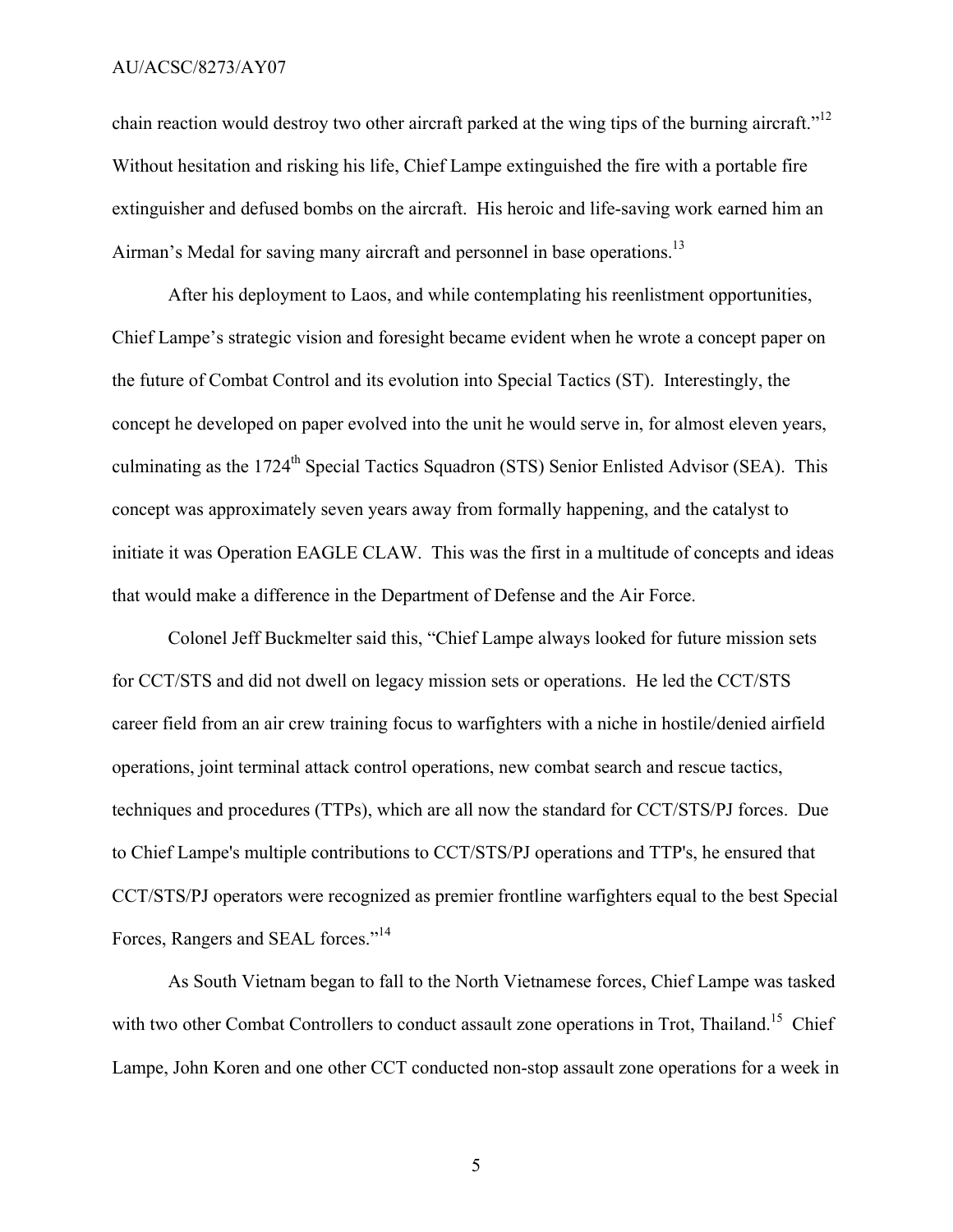Trot, Thailand, after converting a soccer field into a fixed/rotary-wing landing zone.

Interestingly, during the insertion to the field via C-123, the pilot taxied the aircraft long and it was mired in a mud hole. It took many water buffaloes and villagers to assist the aircrew and combat controllers in getting the aircraft back on usable surface and airborne. Additionally, they set up a non-directional beacon to aid aircraft evacuating South Vietnam to navigate to the field. They ran non-stop operations for a week enabling South Vietnamese military and government officials with their families an avenue to escape the North Vietnamese onslaught.16

#### **Operation EAGLE CLAW**

When the U.S. Embassy in Iran was seized by militant students and religious radicals, Chief Lampe was assigned to the Charleston AFB Combat Control Team. Colonel Carney was in the process of standing up a new and secret unit focused on providing the critical combat control skills for the most sensitive missions. The unit was known initially as "Brand X," and Lampe was an original member, also known as a "plank holder." His concept from Vietnam was coming to fruition, and he was part of the assault force tasked to rehearse and hone their skills for a potential hostage rescue.

On 24 April 1980 at 1815 zulu, Chief Lampe and the other CCT infiltrated on "Dragon 01 (Talon 64-0565), piloted by Bob Brenci, along with Charlie Beckwith and his force, two Iranian general officer advisors, twelve Rangers, six Iranian truck drivers and seven Farsispeaking American driver monitors."<sup>17</sup> During the infiltration and a sign of an ominous mission, effects from a massive Haboob caused the HF antenna to tear away, and it was whipping the tail of aircraft and ripping the skin. During flight, the loadmasters successfully opened the hatch on the aircraft and pulled in the antenna with a field expedient retriever.<sup>18</sup>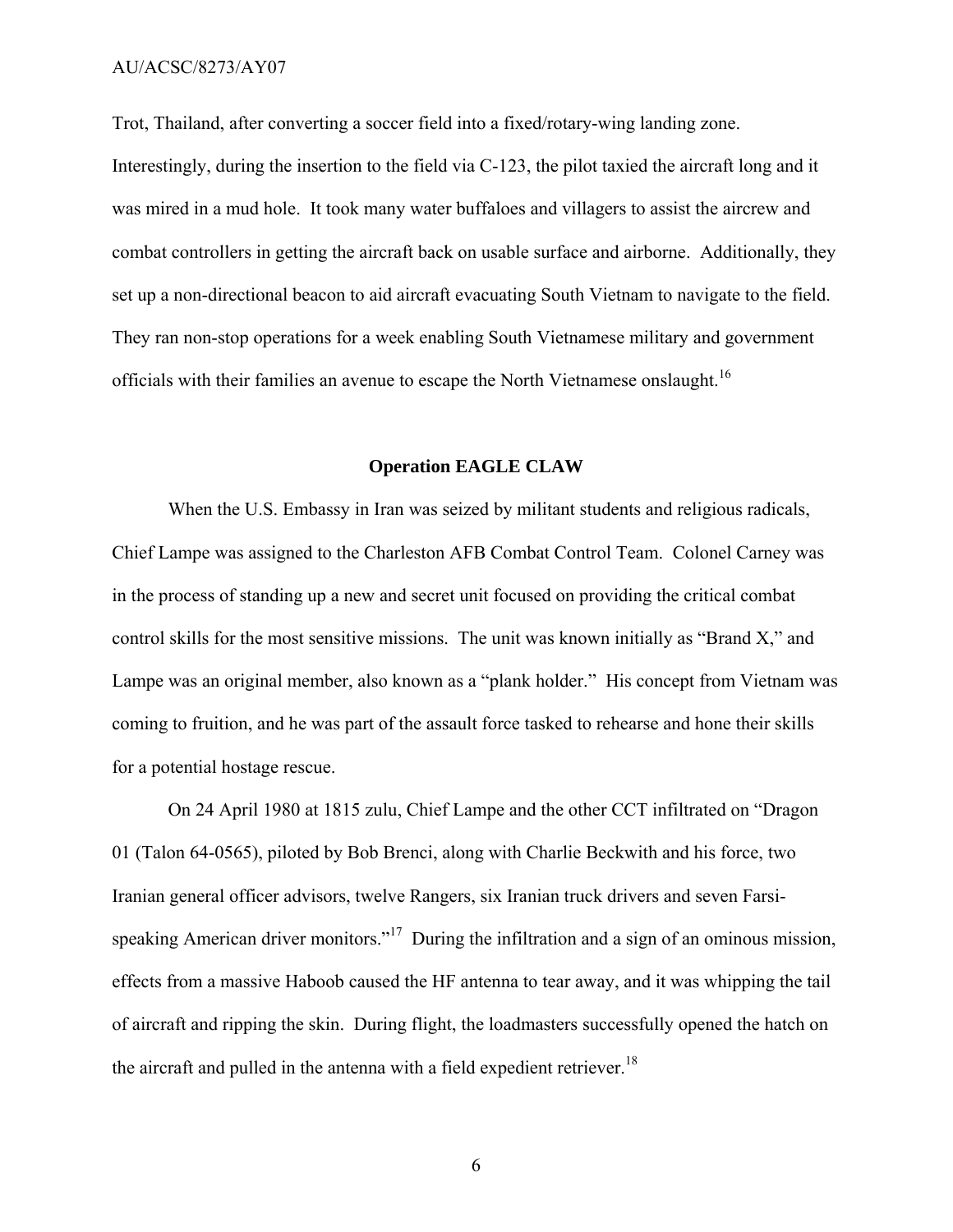On final approach to Desert One, Dragon 01 executed a go-around due to a large vehicle in close proximity to the southern landing zone (LZ), which was already marked via covert lights by Coach Carney weeks earlier. This unplanned maneuver cost approximately ten to fifteen minutes of time, which cut into the hour Lampe and his team had to establish the northern LZ. Once they landed and off-loaded, there was a bus with approximately forty Iranians just off the left wing-tip. Chief Lampe, Bud Gonzalez and John Koren got on their dirt bike and attempted to move to the briefed location for the northern LZ. The sand was approximately six to eight inches in depth, and exponentially increased the difficulty in employing the dirt bike, so they ditched the bike and double-timed it over to the location. Without the aid of any survey equipment, and using first generation "night vision goggles" (NVGs), they established the leading edge/right corner of the LZ and started pacing off the distance and width while looking for obstructions. Visibility was poor due to the soft sand layer being blown by the MC-130E, which caused the team members to continually leap frog up the landing surface in order to keep each other in sight, while simultaneously inspecting for undulations and slope variations out of tolerance for MC-130 and RH-53 aircraft to land and conduct forward area refueling point (FARP) operations. Movement was slow and sluggish, while the task was rehearsed to take one hour, and they completed marking the LZ with infrared lights while the initial aircraft was on final approach. $19$ 

During final approach while on NVGs, Dragon 02 endured a LAWS rocket strike on a fuel truck that lit up the night. This explosion and fire, along with the landing surface being comprised primarily of loose sand, made this operation extremely high risk. Up to this point, all training and rehearsals had been conducted on hard desert surface, so this dimension added risk and time to the overall operation.<sup>20</sup>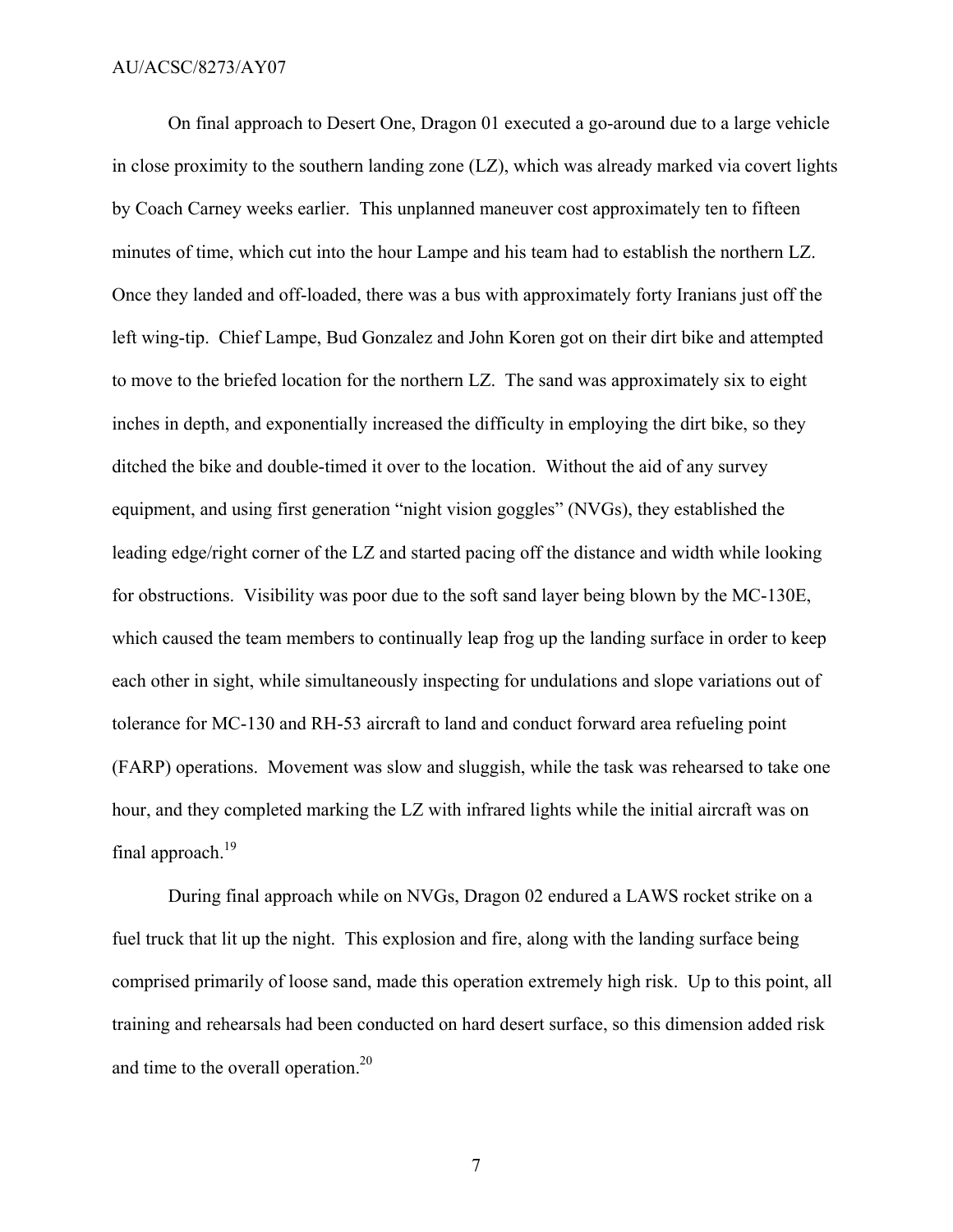While Dragon 02 was still being unloaded, Lampe moved the aircraft on the northern LZ based on the briefed mission schedule. Despite not seeing or hearing the order to move over the radio, he executed as per the mission rehearsal. It was this attention to detail that prevented a disaster, he moved the MC-130E just in time to avoid being hit by the second MC-130E on landing roll-out. $21$ 

Lampe was designated to set-up the "inverted Y", an infrared light configuration that gave the helicopter pilots a visual reference to land, in the approximate location to conduct FARP operations. Due to under-powered FARP pumps, each refueling hose had a 50' section removed to ensure fuel flow to the helicopters. The risk factor increased considerably by having the rotary-wing aircraft that much closer to the refueling EC-130 aircraft, coupled with the amount of sand and debris being blown around. During this time, Lampe only had one functional NVG tube due to the sand eliminating his ability to utilize the left eye tube.<sup>22</sup>

After the "inverted Y" was set up, the initial RH-53D was inbound to land, but could not land in the designated area due to "brown out" conditions. Brown out is the condition developed by rotary-wing aircraft landing in a desert area and kicking up clouds of dust and dirt particles making visual flight near impossible. Despite not landing in the designated area, the following helicopters continued to arrive in intervals, until the sixth and final helicopter landed on the inverted Y and lost all hydraulic systems. With the loss of this helicopter, the ground forces commander determined that the mission was going to be aborted due to lack of rotary-wing airlift into the target area the following period of darkness. Meanwhile, as the helicopters were being re-positioned to hook up to refueling lines, they were forced to air taxi, thus kicking up even greater amounts of sand and dust.<sup>23</sup>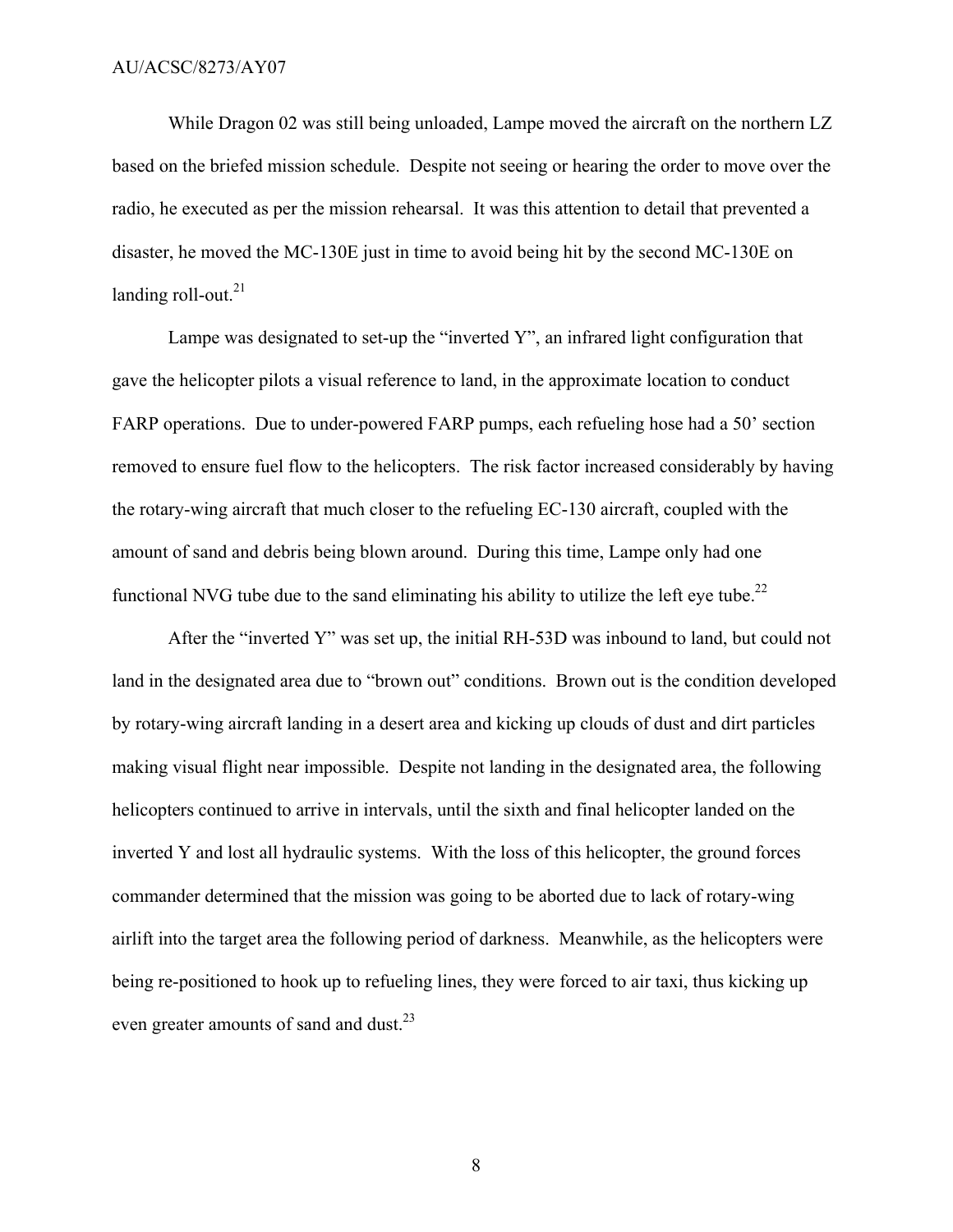Mitch Bryan, Combat Controller, had just finished passing control instructions to Bluebeard 03 to execute a left turn out, but if the helicopter elected to lift off and fly straightahead, then they would be closely deconflicted with the parked EC-130, Republic  $04.<sup>24</sup>$  At 0255 zulu time, Bluebeard 03 attempted to ground taxi, his damaged nose gear prevented this movement, so he lifted off to air taxi. "There was a combat controller standing forward and to the right of the helicopter, between it and the EC-130. The controller was there as an observer, since this was basically a straight-ahead maneuver and once the dust was churned up he wouldn't be seen anyway."<sup>25</sup> Then next, Lampe said "I felt the heat and saw the night turn into day" as he watched the hostage rescue force start egressing from the EC-130 through a single rear door. He credits the professionalism and training of the force in emergency procedures in the aircraft, which saved the lives of many operators.<sup>26</sup> It was a miracle other aircraft, such as Republic 06 parked next to Republic 04, was not engulfed in flames, but the astute pilot moved his aircraft forward and away from the burning catastrophe.

The original plan was for all M/EC-130E's to depart empty, however, when the order was given to terminate the operation, they departed with men and equipment. Needless to say, with all the running engines, and the aftermath of the collision between the EC-130 and RH-53, environmental conditions were abysmal. Lampe believed he was at most risk during exfiltration on a loaded MC-130E during take-off, which included clearing the mountain range southwest of the Desert One location. Lampe recalled, "we held hands and prayed; everyone had religion at that point."<sup>27</sup> He exfiltrated on the second to last aircraft, Dragon 03 (Talon 63-7785), <sup>28</sup> with Dick West and Rex Wollman, after recovering the remote control infrared lights. During takeoff, they were all loaded on top of fuel bladders and hit a massive bump, which was the road that bisected the LZ's, and made them feel as though they were going to crash. To complicate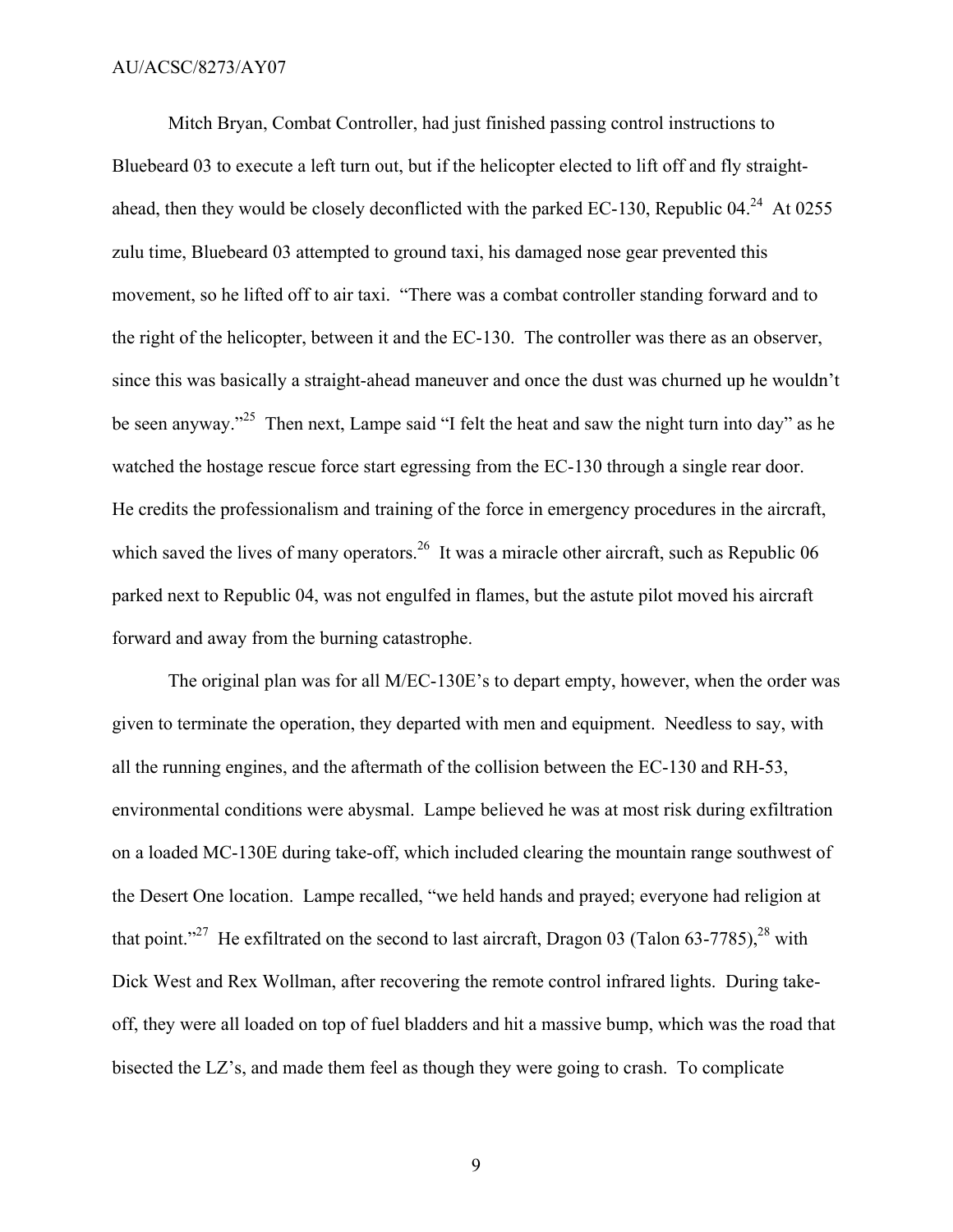matters, there were some missing explosive blasting caps, so no one moved in fear of initiating a cap and blowing the aircraft up. As the aircraft strained to get off the ground, using every foot of surface, it barely cleared the mountain ridgeline. Once clear, "we popped the crew hatch on top off the MC-130 to ventilate the aircraft due to all the fumes from the semi-full fuel bladders."<sup>29</sup>



Nine operators of Brand X prior to the execution of Operation EAGLE CLAW. Chief Lampe is third from the left. Other members from left to right: Mitch Bryan, John Koren, Lampe, Bud Gonzales, Dick West, Coach Carney (on bike), Bill Sink, Rex Wollman, and Doug Cohee. (Picture courtesy of Chief Lampe).

On the flight back to Masirah, Oman, there was an overwhelming feeling of disappointment due to leaving remains of men behind and possible reprisal on the hostages. "No one said a word on the flight back, we knew we could pull this mission off" said Lampe.<sup>30</sup> He and many others, such as Army Ranger officers Abizaid, Vines, and Grange, would get the opportunity to train for another attempt.

Although not a revelation to the way Lampe conducted business, but an extremely hard lesson learned from the fiasco at Desert One, it galvanized him to ensure no operator ever failed on target. As Chief Master Sergeant Jim Lyons articulated, "Chief Lampe employed '*the seven 'P's', which he preached and beat us up on these: Proper, Prior, Planning, Prevents, Piss-Poor, Performance*.' He emphasized time spent planning and coordinating paid huge dividends on the airhead, especially when things went wrong and something always goes wrong. He played the 'Why' game with us during back briefs, you did not want to be the one on his feet and in the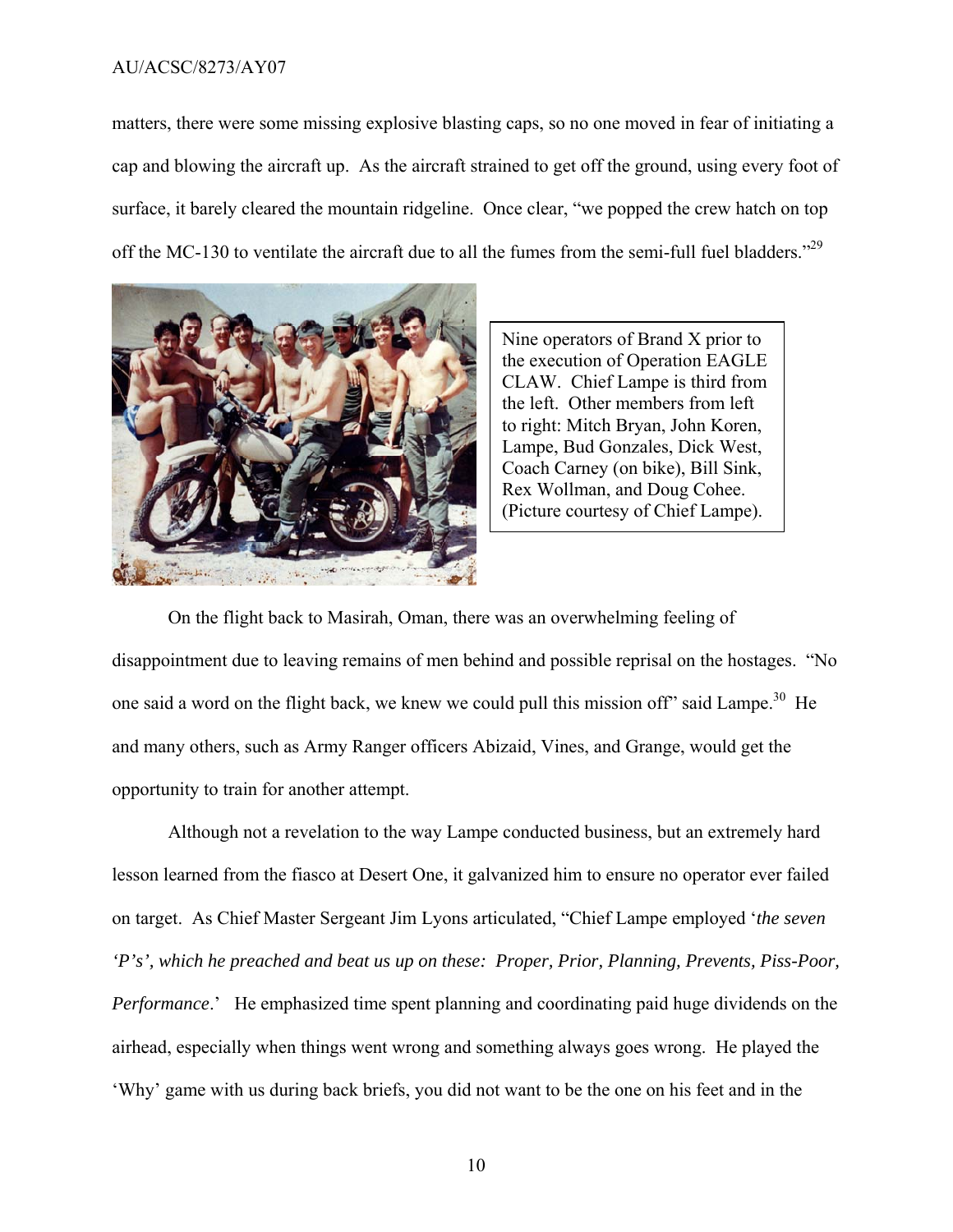spotlight, but everyone learned the plan from listening and tiring to prepare in order to shine during the grilling. Backbriefs were our time, and even through someone did not know something or made a mistake, Chief Lampe ensured we talked through and that everyone understood. You did not fear making a mistake or asking a question during briefs or rehearsals. After one of his backbrief sessions, you could almost visualize the entire operation and anticipate in your mind what you were going to do. Much like pro athletes do today prior to it being in vogue."31

With his seven P technique, Chief Lampe was immediately re-rolled into the planning and preparation for Operation HONEYBADGER, the second attempt to rescue the hostages held in Iran, with then-Lieutenant Jeff Buckmelter. Although they never executed the mission, Chief Lampe brought the leadership and real-world experience to ensure that the task force didn't repeat the disastrous mission. Chief Lampe stated, "if there is one thing I would like to do again, that is Operation EAGLE CLAW."<sup>32</sup>

#### **Operation URGENT FURY**

On 25 October 1983, Chief Lampe was on the lead MC-130E, Dragon 01 (tail number 64-0572) piloted by Capt Bach,<sup>33</sup> headed directly for the tiny Caribbean island of Grenada. It was five o'clock in the morning and the weather was extremely cloudy with rain. Due to the bad weather, the aircraft Chief Lampe was on-board was directed to break off its run in to airdrop the Combat Controllers and Rangers. The Air Mission Commander re-sequenced the air armada, which put the number three aircraft piloted by Lt Col Hobson across Point Salines International Airport first. This aircraft across the airfield was engaged by enemy small arms fire and AAA fire, which drove them to drop the Army Rangers and Combat Controllers at five hundred feet.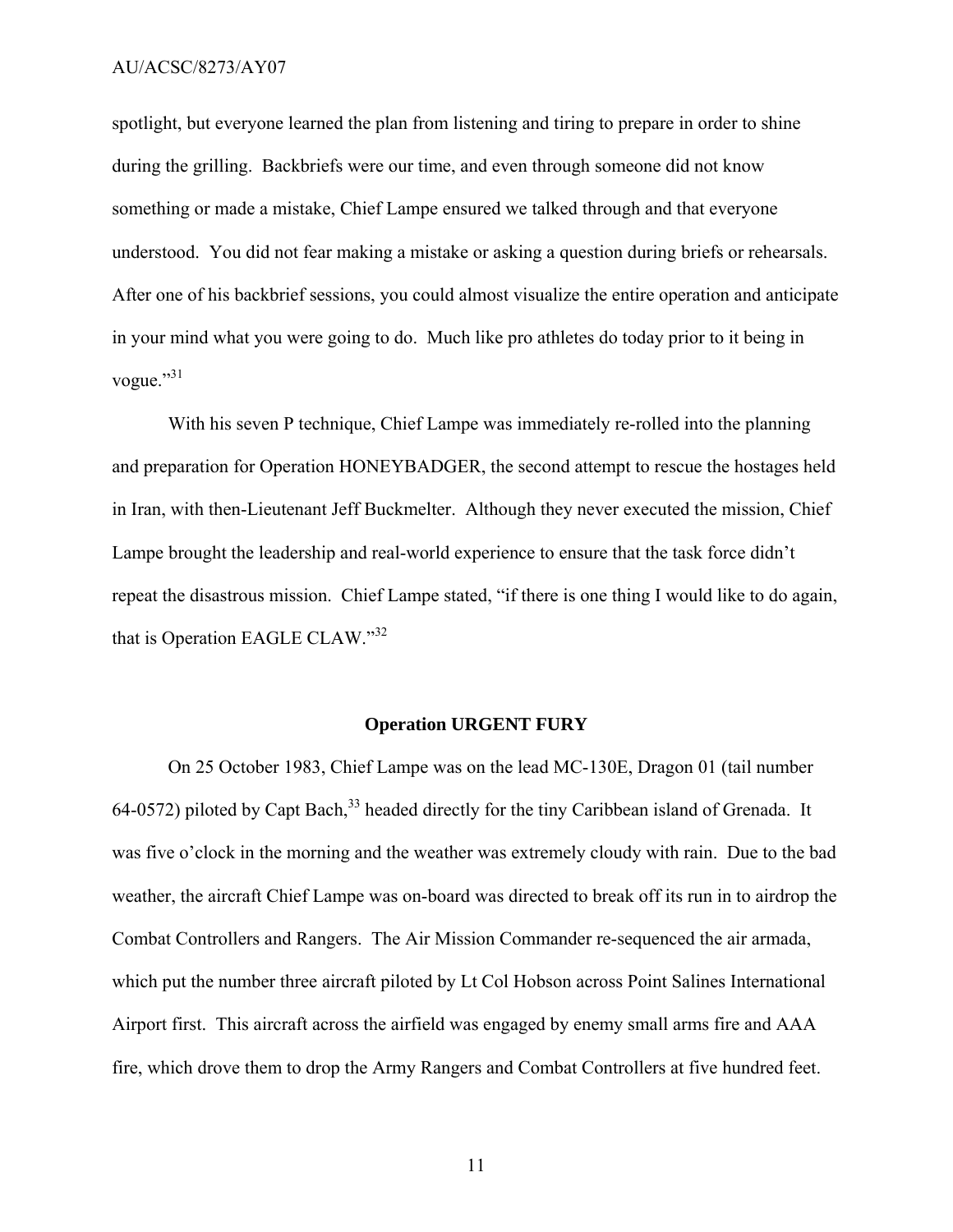Fortunately for the lower altitude airdrop, the MC-130E's flew below the AAA fire, the gun crews were not able to get a clean shot on the aircraft, although, they were riddled with small arms fire. $34$ 

Chief Lampe was initially task organized against another target, but at the last moment, he was re-aligned to the Point Salines airfield seizure mission with 2<sup>nd</sup> Battalion, 75<sup>th</sup> Infantry (Ranger), as the CCT assault team NCOIC. Lampe exited his MC-130E at five hundred feet at sunrise and under heavy enemy fire. Fortunately, during the thirty minute halt to airborne operations after the initial aircraft dropped, an AC-130 rolled in and destroyed some of the more formidable threats. Once he hit the ground, Lampe was responsible for the clearing of the runway surface, which had obstacles on it, and the subsequent establishment of the control point. From the control point, he directed precision AC-130 and AH-1 fires onto enemy positions, and commenced airland operations to bring in additional ground combat power.<sup>35</sup>



Chief Lampe (on the left) pictured with LTC Bucky Burruss post-hostilities at Point Salines International Airport in Grenada. (Picture courtesy of Chief Lampe).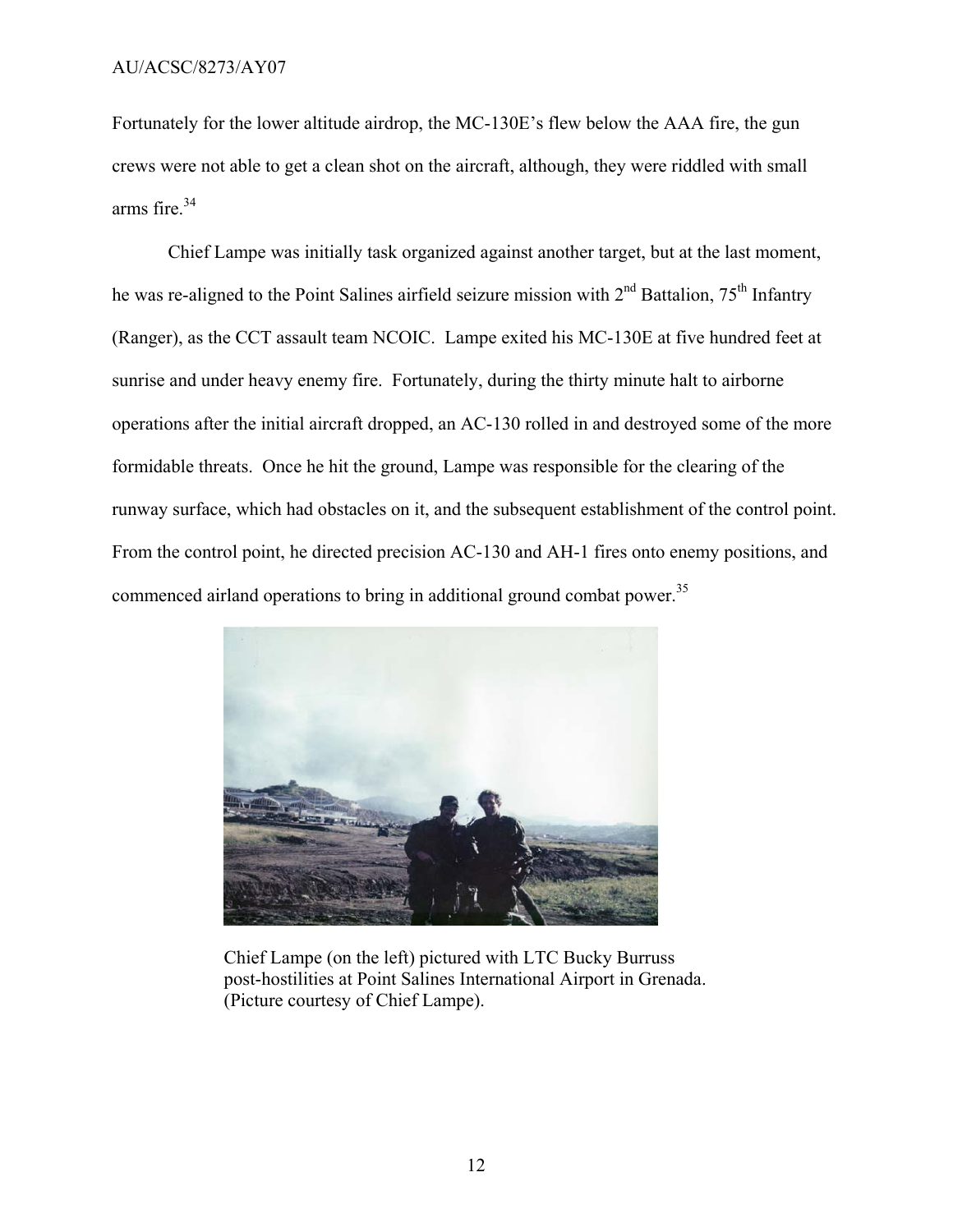

Special Tactics Combat Controllers after the initial assault on Point Salines, Grenada. From left to right: Technical Sergeant Rex Evitts, Lieutenant Jeff Buckmelter, Lieutenant Colonel John "Coach" Carney, Chief Lampe and Staff Sergeant Rob Griffin. (Picture courtesy of Chief Lampe).

On the re-deployment back to Ft Bragg, Lampe had a lengthy conversation with Rex Evitts about who was going to replace him and Chief Kiraly. Lampe developed his thoughts about an assessment and selection process into Det 4, 23<sup>rd</sup> Air Force Combat Operations Squadron (Det 4, NAFCOS). His idea would provide a window into an operator through skills testing, psychological evaluation, solo and team exercises in austere conditions, and physically demanding regimen. He briefed his proposal to unit leadership, who endorsed it, and then formalized the process to become a member in the unit.<sup>36</sup> This process has become the cornerstone to selecting all unit members and has been validated over time.

In February 1986, Chief Lampe, along with four other USAF members including TSgt. John C. Jones who was assigned to Det 4, 1722<sup>nd</sup> Combat Control Squadron and twelve members from other services, was invited by President Ronald Reagan to return to Grenada. According to Chief Lampe, "President Reagan met with each individual for just a few seconds and then spoke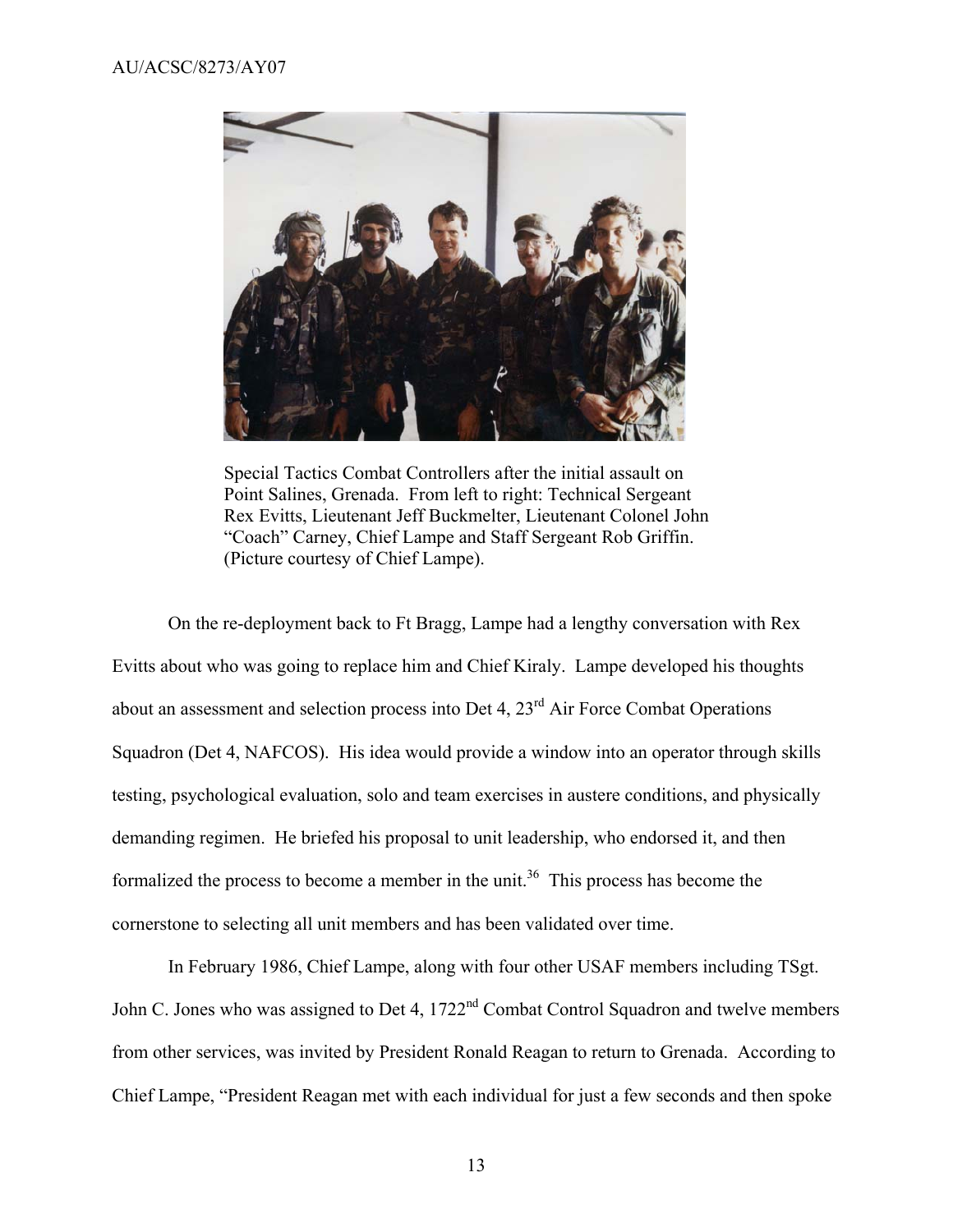to the sixteen service members as a group. I can't quote him exactly, but basically what the President said was people will never appreciate or understand the sacrifices, commitment and pain that you and your fellow servicemen went through during this operation. But I deeply appreciate it myself for what you gentlemen and your fellow servicemen have done. I think you can see what you've accomplished."37 Lampe noticed a considerable change to the island, the airport, roads and the school were in excellent shape. The Grenadians really think a lot of President Reagan, they call him "Uncle Reagan."<sup>38</sup>



Then-Senior Master Sergeant Lampe shakes hands with President Ronald Reagan during a 20 February 1986 wreath laying ceremony honoring 19 U.S. servicemen killed during URGENT FURY. (Picture courtesy of Chief Lampe).

#### **Mishap**

On 18 February 1985, Chief Lampe experienced a mishap during a Pacific Command military exercise on Tinian Island, Guam, which would challenge him physically and mentally. As part of a runway clearing team conducting a rotary-wing insertion onto a runway, he was inadvertently bumped out of the helicopter by another assault team member. The team had already been given the one-minute out warning call, thus the safety strap was removed and the doors were already open on the MH-60. The helicopter was approximately forty feet above the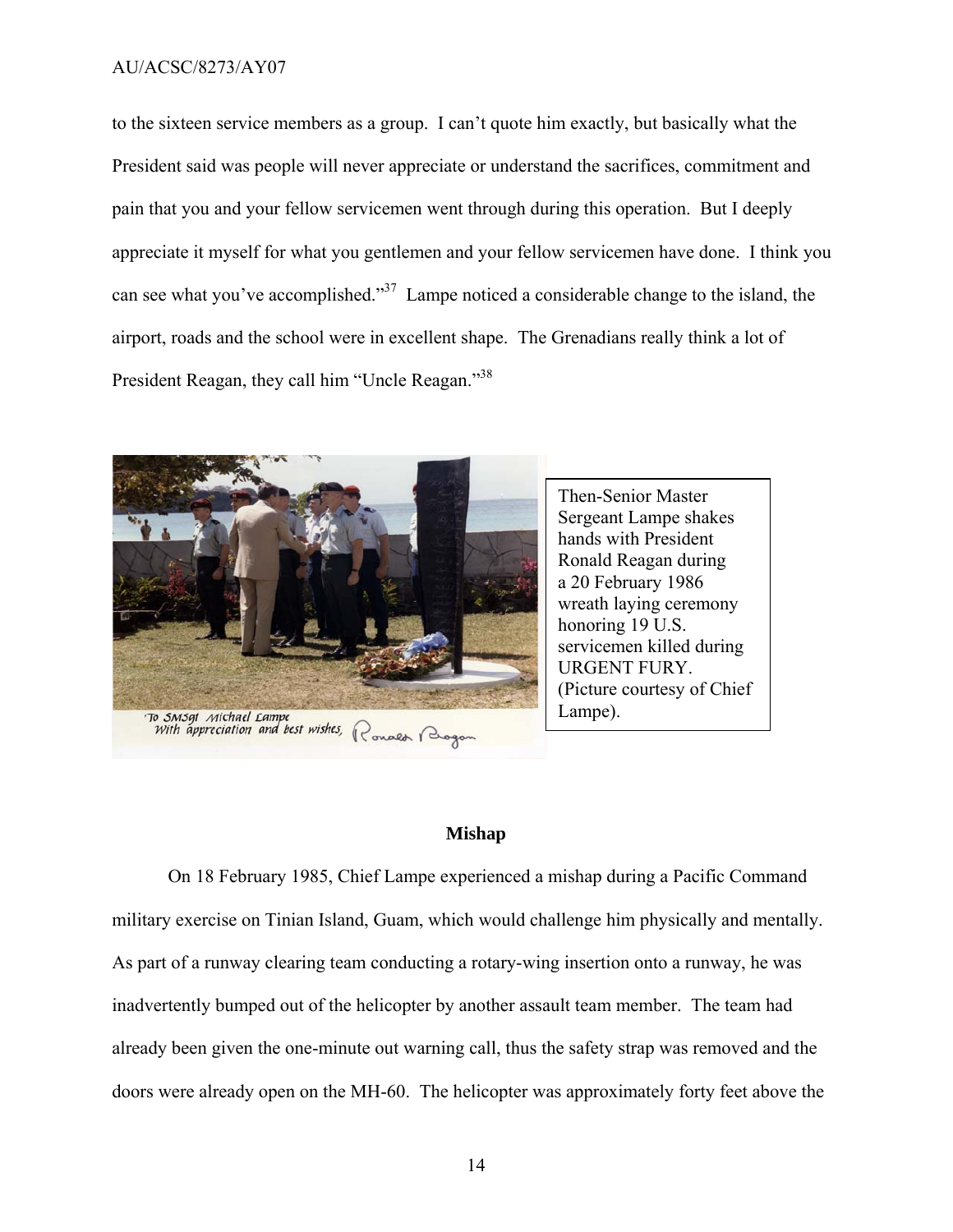ground preparing to land on the airfield surface. Chief Lampe, now in unplanned free-fall with all his standard gear load-out weighing approximately fifty pounds, impacted the coral runway and embedded his left forearm approximately three inches into the landing surface with his weapon still in his hand. Additionally, he broke his wrist and his arm was at a ninety degree angle. Ironically, Lampe had told the commanding general hours prior to this exercise, "this exercise should be postponed, I don't believe we're ready for execution."<sup>39</sup> How intuitive and insightful this observation would bear out for the Joint Special Operations Task Force (JSOTF).

Fortunately, Carlos, a Special Forces medic, immediately responded to the emergency and "yanked his elbow and forearm out of the runway." Chief Lampe stated "I don't feel any pain, but get me out off the runway so an aircraft doesn't land on me."40 Carlos administered basic trauma response to control the pain and shock, while applying a splint to immobilize Chief Lampe's left arm, which was initially held together by muscle and tendons. The critical aspect was to now get Chief Lampe to higher medical care that had advanced orthopedic capability. Unfortunately, there were several other personnel injured on the training evolution due to poor coordination between all units involved in the exercise. Catastrophically, the helicopter assault force never acknowledged a change in hit time, thus a MC-130 operating off the new hit time, attempted to land on the runway while helicopters were still on the landing surface. The MC-130 attempted to land, despite not having communications with the Combat Controllers, was due to the blacked out box and one was operational. Standard operating procedures authorize aircraft to land in a no-communications situation with the control point provided the box and one lighting pattern is  $lit^{41}$ .

With the MC-130 striking a MH-60 during landing, there were numerous Rangers injured in the flipped helicopter. The rotor head sheared off and scattered debris and Rangers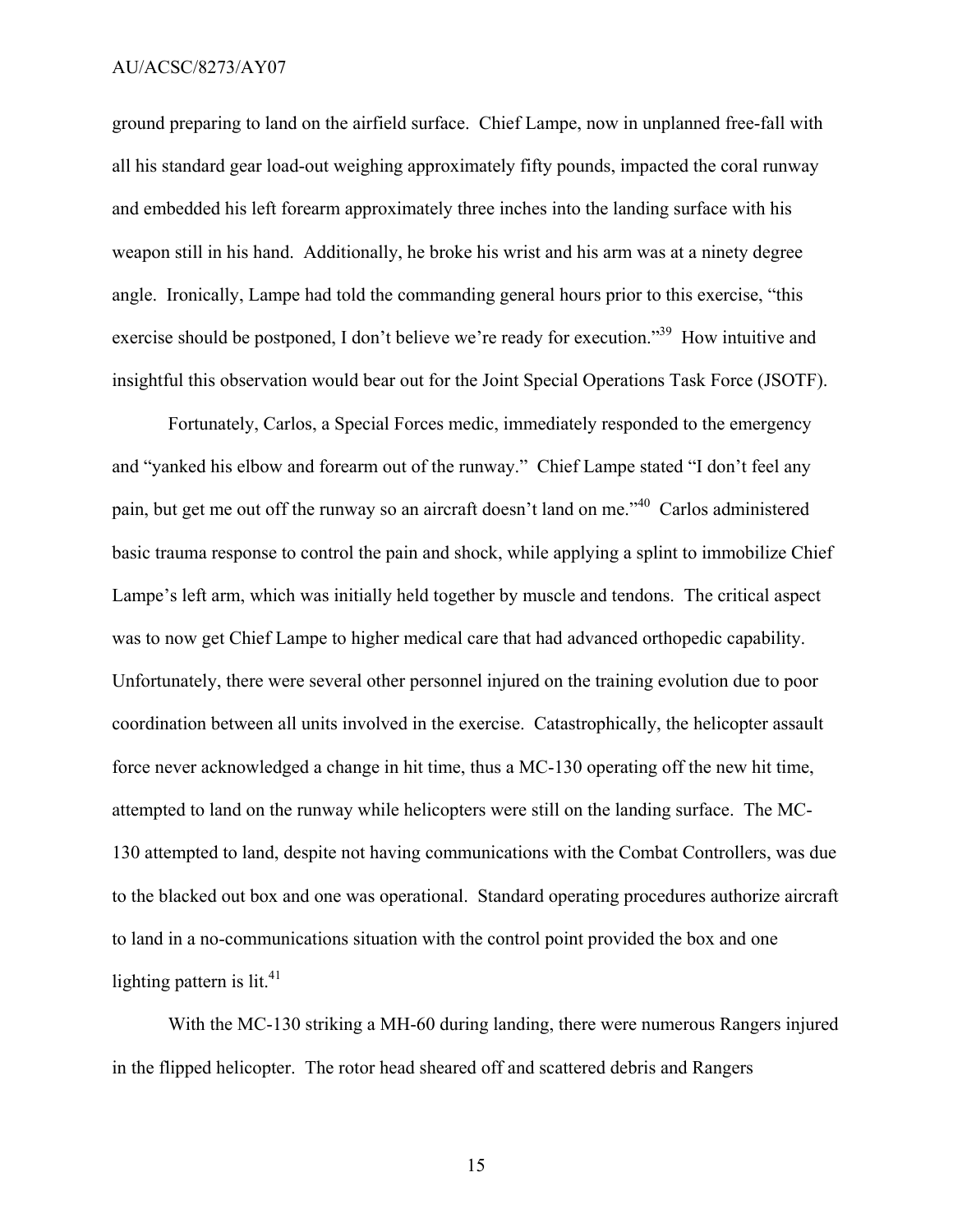everywhere. Several Rangers were more critical than Lampe, so he waited for a USMC CH-46 to airlift him to Guam's Naval Dispensary. He walked to the helicopter under his own power, but could not make it up the ramp. Once Chief Lampe arrived at the Naval Dispensary, the staff was not equipped or staffed to handle such an influx of critical patients, much less his massive injury. After initial triage by the surgeon, he told Chief Lampe, "I might have to cut off your hand," which Lampe told him "just get me set and headed towards Fort Bragg."<sup>42</sup> Lampe chewed on a towel for seven hours due to the severe pain. The anesthesiologist believed Chief Lampe was going to die due to mistaking the camouflage on his face as burn areas.<sup>43</sup> When Lampe was seen by the doctor, they drilled a hole in his elbow and ran a wire up his forearm and pulled his thumb back. He was too a point that he could be airlifted to the next higher medical care facility, Tripler Army Medical Center in Hawaii. Unbeknownst to Chief Lampe at the time, the medical staff did an outstanding job and inevitably set conditions for his eventual recovery and rehabilitation.

When Chief Lampe departed Guam, he was a patient in the DoD medical system. He arrived in Hawaii and was admitted to Tripler, however, Chief Lampe desired to go back to Fort Bragg and Womack Army Medical Center. Due to the amount of Special Operations personnel and 82nd Airborne Division paratroopers, Womack was deemed the premiere hospital for orthopedics. Additionally, Lampe knew the best surgeon on staff, so he wanted him to work on his shattered wrist and arm. Disregarding his patient status at Tripler, he left the hospital after learning that a C-141 re-deploying personnel from the exercise was transiting through Hawaii, so he headed to Hickam Air Force Base. Major General George Worthington was able to get Chief Lampe onboard the C-141 for the flight back to Pope Air Force Base, and medics onboard watched over him. Upon arriving at Pope, he drove himself over to Womack, and immediately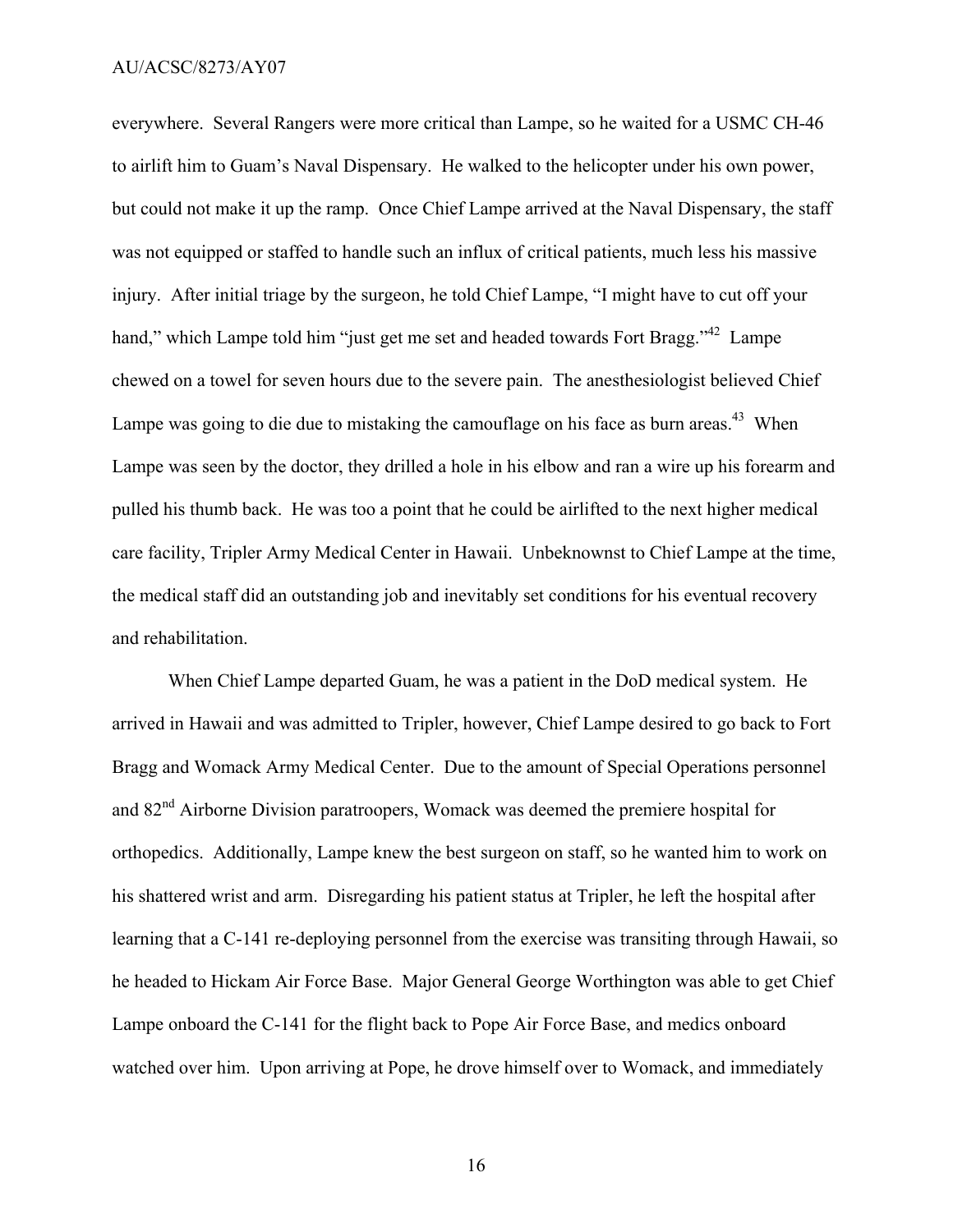sought out Doctor Nash to request his immediate attention to his injury. The surgeon laid into Chief Lampe due to atrophy and he should have remained in Hawaii due to the considerably longer delay in attention to his arm and wrist. Upon evaluation of the injury and the surgery required to repair Chief Lampe's left arm, Doctor Nash speculated that Lampe would be medically boarded out of the Air Force.<sup>44</sup>

The surgery repaired and re- set his broken bones. He was told not to expect full utility of his left arm, and his days of being a Combat Controller were over. This did not sit well with Chief Lampe and ultimately added fuel to his fire for a full recovery and to get back on operator status. Through nine long painful months of physical therapy with Specialist Cumaloski, a cute red-headed female, Lampe achieved unprecedented results. He credits her for his full recovery due to her lack of compassion and desire to see him succeed in recovery. Chief Lampe regained full use of his arm and passed the Combat Control physical ability and stamina test. The will and desire to push through the pain for what he loved to do overrode any medical assessment of his future. This is a testament to the heart and soul of a true warrior and the perseverance to beat the odds. This same attitude and demeanor is what Chief Lampe imparted on his troops and joint military brothers.<sup>45</sup>

#### **TWA 847**

Trans World Airlines flight 847 was hijacked on 14 June, 1985, by the Organization for the Oppressed of the Earth, which is a group with alleged ties to Hezbollah. The flight was enroute from Athens, Greece to Rome, Italy, with 153 passengers and crew. TWA 847 was commandeered shortly after takeoff by two Lebanese men who had smuggled pistols and grenades through Athens airport security. During this seventeen-day international crisis, the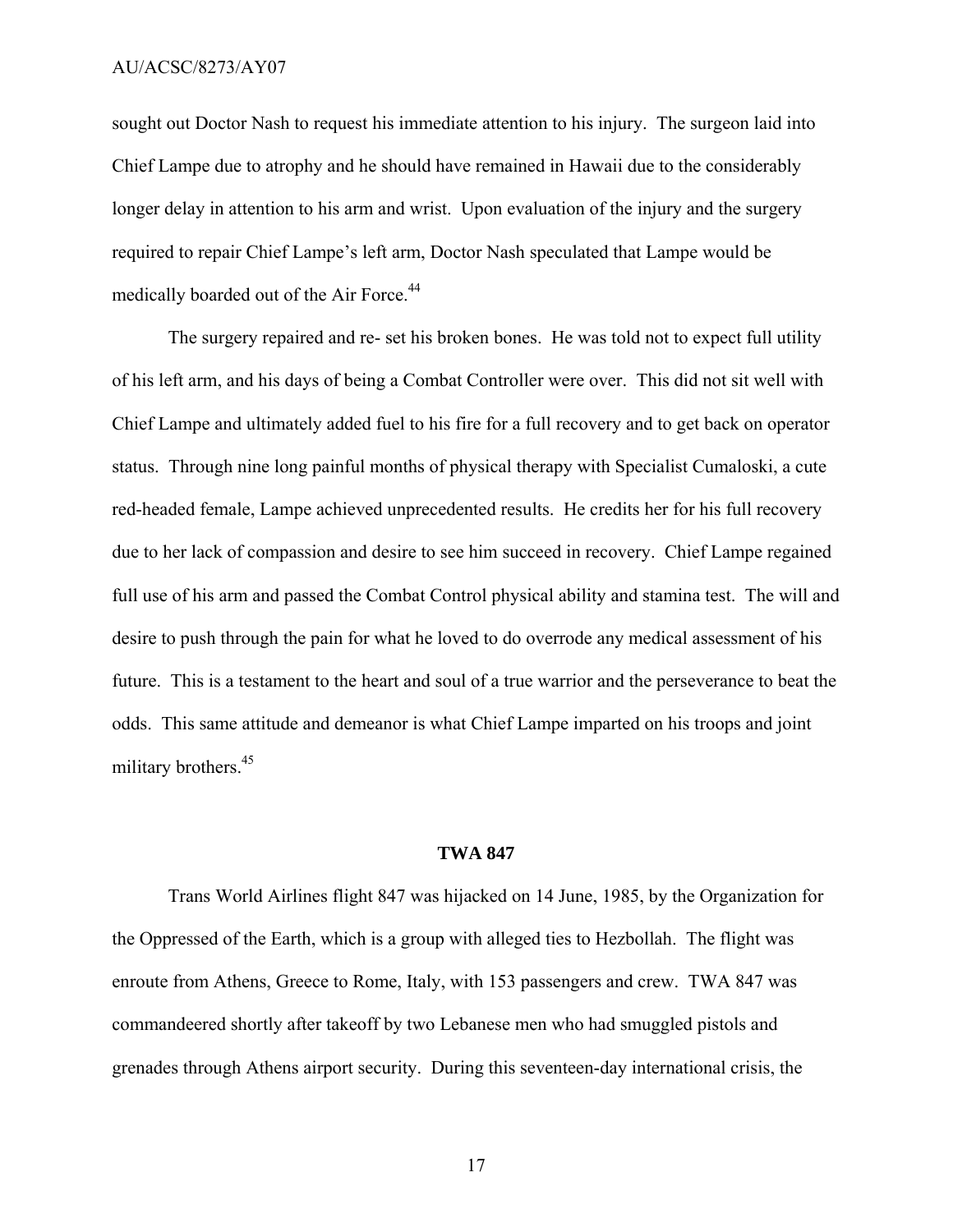airplane was in Lebanon on day three when the terrorists murdered Navy diver Robert Stetham, and his body was dumped on the tarmac. TWA 847 departed Lebanon for Alegeria and President Reagan ordered his most elite task force into action. Despite not being fully recovered from the helicopter fall, Chief Lampe finessed his way on a C-141 headed to Sigonella, Italy, with the task force leadership.<sup>46</sup> Over the course of two weeks, the opportunities to execute an airliner takedown never materialized, so the operators trained in hopes of a chance to execute the mission.

Lampe worked the movement of the task force from Sigonella to Cyprus, and it was during this move that he had a conflict with Military Airlift Command (MAC). MAC would not authorize their C-5's into Cyprus to download the task force helicopters due to the narrow taxiways and runway. "Lampe had noticed in the based operations office a photo of a C-5 on the ramp there and realized there was some sort of disconnect. He came to realize that the taxiways did not meet peacetime operating standards, and Mike argued that their mission was essentially a wartime one."<sup>47</sup> Lampe coordinated with base operations to reposition some aircraft and he was able to successfully bring in the C-5's and download the helicopters. He developed the parking plan and employed wing walkers to ensure the safe movement on the aerodrome. The following day, the deputy commanding general for the task force called Lampe during his sleep cycle, so Lampe came to the phone after being woken up. Lampe was given a direct order not to land the C-5's and to acknowledge the order as per MAC. Lampe said "copy, let MAC know that the operation went well and the C-5's have already departed after unloading the helicopters."48 The TWA 847 hostage rescue mission was defused via diplomatic efforts and the remaining hostages were freed by the terrorists. This mission was a prime example of Chief Lampe always mission ready and pressing the parameters on leadership decision-making during a crisis.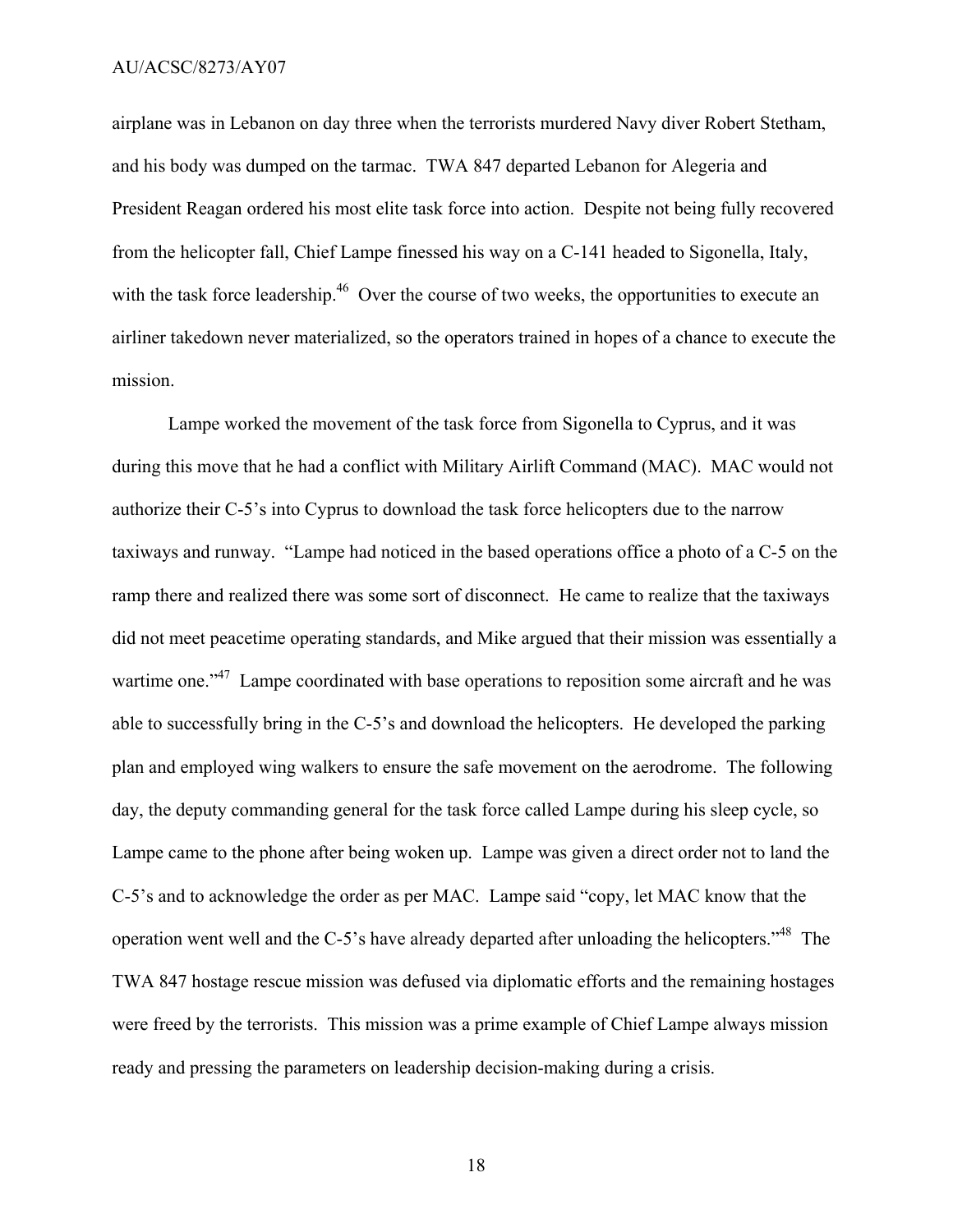#### **ACHILLE LAURO**

US military forces were called to action again on 7 October 1985, when four men representing the Palestine Liberation Front took control of the *Achille Lauro* off Egypt while she was sailing from Alexandria to Port Said. The hostage rescue force deployed direct from the United States to Larnaca, Cyprus, during deteriorating weather in the eastern Mediterranean. The hijackers had been surprised by a crew member and acted prematurely. Holding the passengers and crew hostage, they directed the ship to sail to Tartus, Syria, while demanding the release of fifty Palestinians in Israeli prisons. They were refused permission to dock at Tartus, so the hijackers shot an American wheelchair-bound passenger, Mr Leon Klinghoffer. After the rescue force arrived at Larnaca, the *Achille Lauro* was temporarily lost, but the Israelis located the ocean liner and the rescue force was able to launch for the assault shortly after arriving in Cyprus. "An assault party from SEAL Team Six, with all nine of the Special Tactics men attached, came within fifteen minutes of taking down the *Achille Lauro* as it turned toward Alexandria. The team was speeding up to the *Achille Lauro's* stern in a helicopter skimming the waves—ready to fastrope down onto the aft deck and blow the obstructions to let a larger boarding party to land there—when the ship disappeared again from our instantaneous satellite readout system."<sup>49</sup>

The hijackers ultimately abandoned the ocean liner after two days of negotiations, and were flown towards Tunisia aboard an Egyptian commercial airliner. The airliner was intercepted by U.S. Navy F-14 Tomcats on 10 October and forced to land at Naval Air Station Sigonella with a C-141 in trail with General Stiner and Chief Lampe onboard plus a small battle staff. Meanwhile, the hostage rescue force waited in a hanger in anticipation of surrounding and possibly assaulting the aircraft to capture the terrorists. Once the aircraft came to a stop on the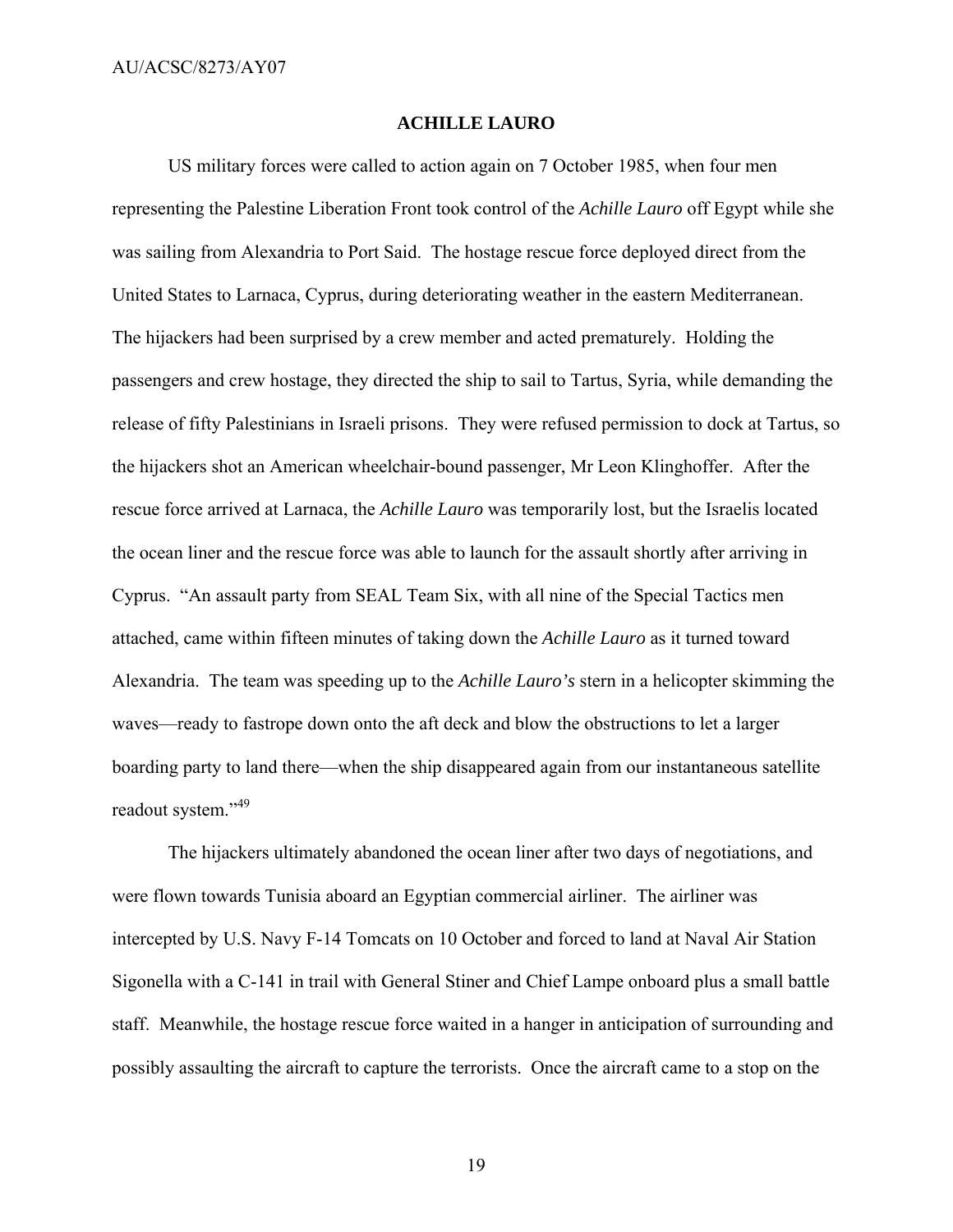tarmac, the C-141 parked in close proximity, General Stiner and has staff de-planed and linked up with the SEAL team now surrounding the B-737. Lampe immediately established communications with the pilot on the Italian Air Traffic Control ground frequency, which was getting extremely cluttered with transmissions from the tower attempting to determine what was going on. Since this was not a coordinated action with the Italians, there was a lot of confusion from the Italians. "Stiner and Lampe realized that the Sigonella control tower couldn't match Special Tactics' capability to readily switch between HF and UHF frequencies, and Stiner had Lampe contact the EgyptAir pilot and tell him to switch to a new frequency. He complied. With clear communications, Stiner took Lampe's microphone and told the pilot, in effect, 'This is the American general commanding a task force that has your plane surrounded. Off-load your passengers now or we'll have to storm the aircraft'."<sup>50</sup> The pilot requested to de-plane and discuss the matter with General Stiner. Approximately one hour later, the Italian Carabinieri converged on the grounded EgyptAir 737 aircraft, "Things got tense," Lampe recalled later in a typical understatement.<sup>51</sup>

The Italian authorities surrounded the US assault force and debated jurisdiction of the hijackers, while General Stiner conferred with Joint Chiefs of Staff and the American ambassador in Rome. To no avail, the hijackers were taken into custody by Italian Carabinieri and were subsequently brought back to the airfield to continue their journey via the EgyptAir B-737. In a last-ditch effort to capture the mastermind of the hijacking, General Stiner directed Bucky Burruss and a T-39 aircrew to follow the Egyptian airliner the next day when the Italians allowed Abu Abbas to depart Italy. Suspecting the American task force would attempt to repeat their bold actions, the Italian authorities blocked all the taxiways to allow the B-737 to takeoff. In a brave act to comply with General Stiner's directive, the T-39 pilot took off from the parallel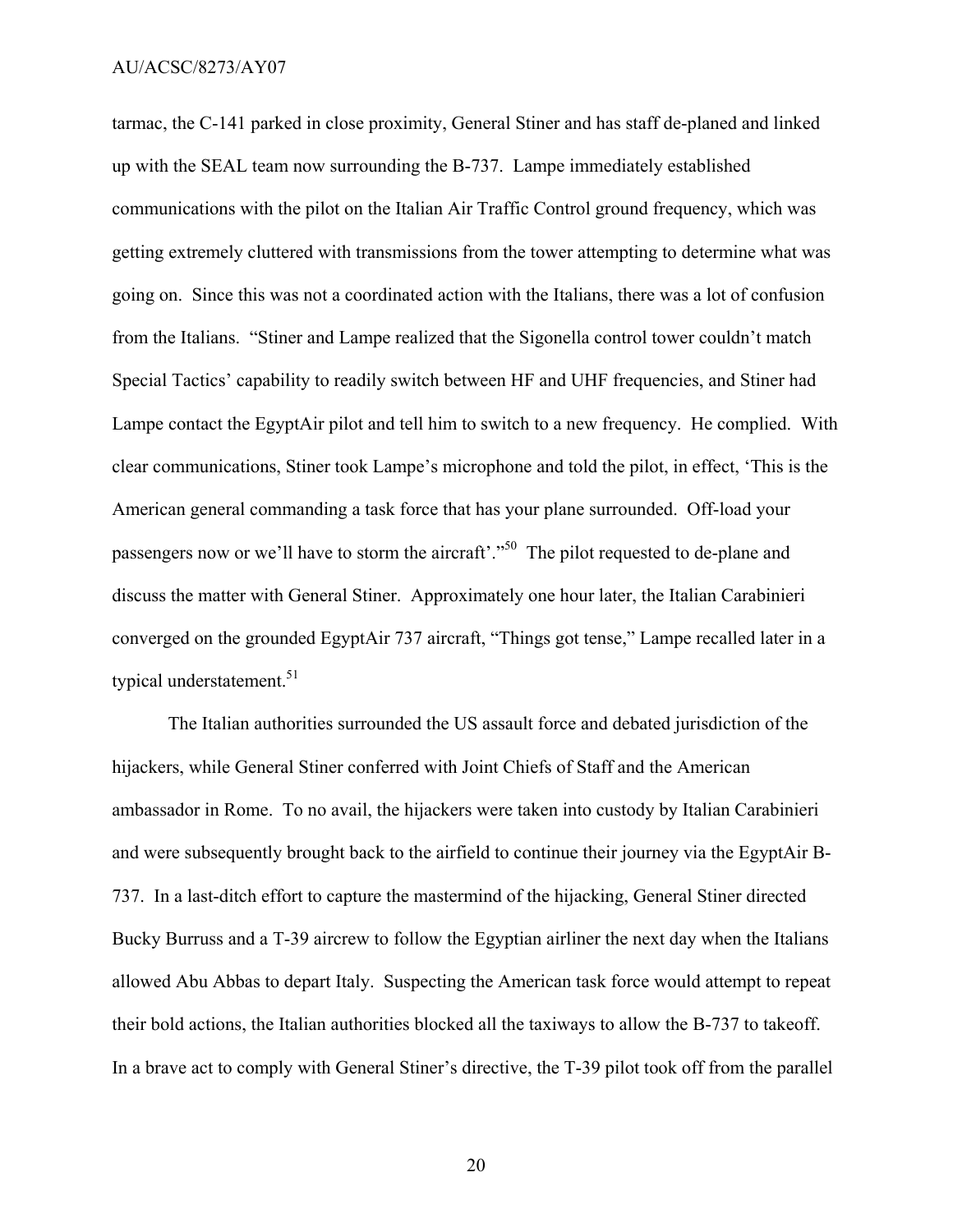taxiway and got behind the B-737. Unfortunately, the Italian ATC system in Rome vectored the T-39 through controlled airspace and they lost sight of the B-737, thus allowing Abu Abbas and his fellow hijackers to escape without being prosecuted for their crimes. $52$ 



Combat Controllers of Det 1 MACOS at Sigonella Air Base with the Egyptian B-737 used to transport the mastermind terrorist Abu Abbas out of Italy. Pictured from left to right is Bob Martens, Rick Caffee, Chief Lampe and Tony Snodgrass. (Picture courtesy of Chief Lampe).

#### **12 Outstanding Airmen of the Air Force**

Chief Lampe, then a Senior Master Sergeant, was recognized as one of the Air Force's twelve outstanding Airmen (12 OAY) in 1986, and was the first Combat Controller ever recognized with this prestigious honor. "The top 12 airmen were selected based on job performance and leadership qualities; leadership in social, cultural and religious activities; demonstrated ability as an articulate and positive representative for the Air Force; and government or civilian awards and recognition."53 At the time of his selection, Lampe was a Chief-select and the superintendent of the Combat Control Team, Det 4, NAFCOS. He was also recognized as MAC's Outstanding Combat Control SNCO leading up to the 12 OAY. In the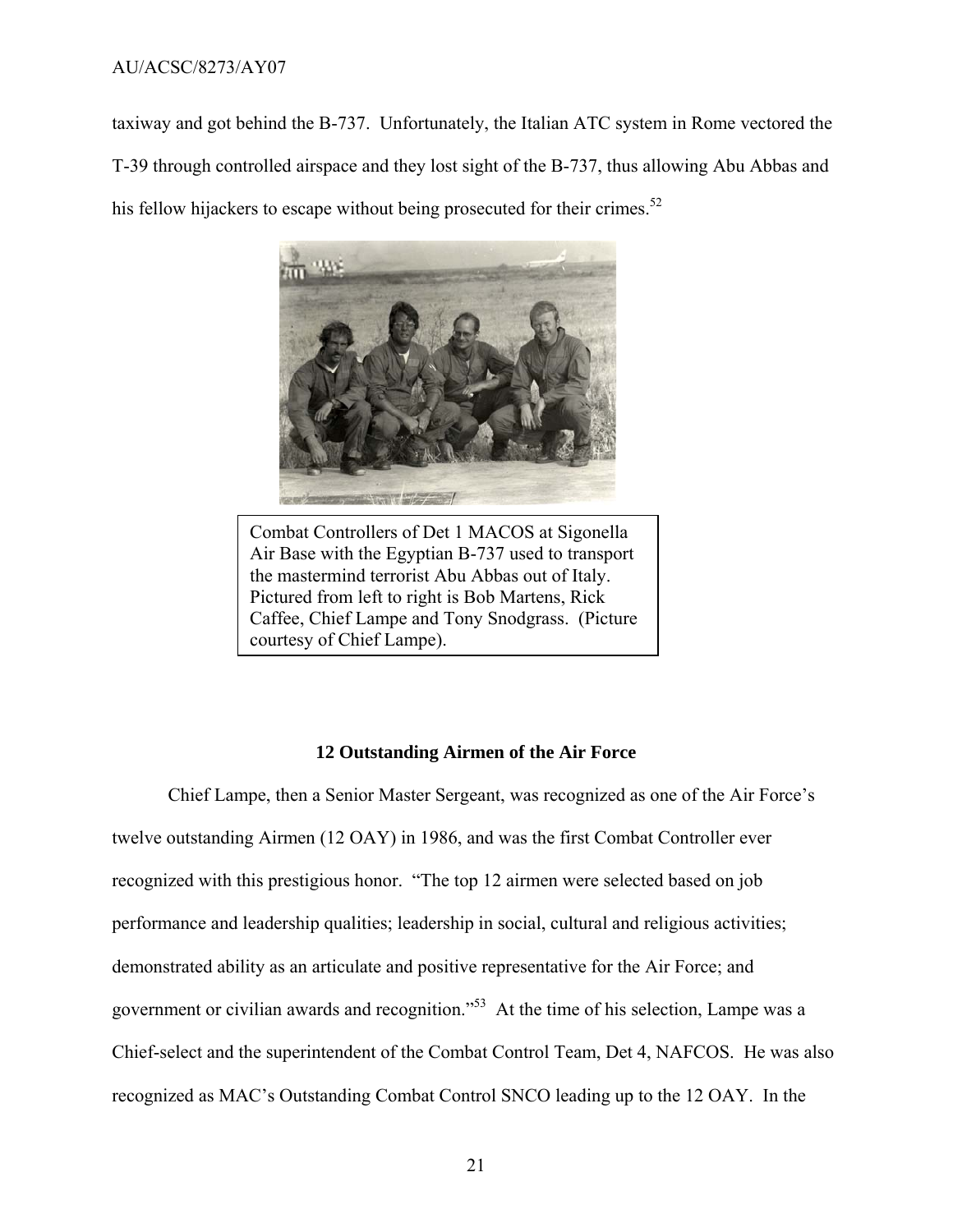January 1987 edition of Airman Magazine, this is Chief Lampe's comment, "You play the game the way you practice. I was at Grenada, Desert One, in Iran, and the evacuation from Southeast Asia. If you don't approach training realistically, it might cost you your life, someone else's life or make the mission fail. I've had my tail on the line many times, and there's no substitute for being ready."<sup>54</sup> Given the actions listed prior to his honor, Chief Lampe has made a career of being ready, and ensuring his team was ready, for this nation's most challenging and sensitive missions.

#### **Operation JUST CAUSE**

After a series of international issues by Manuel Noriega, President of Panama, the United States declared war against the dictator. The scope of strategic objectives included two separate and simultaneous nighttime parachute assaults into two airfields. The airfields were Rio Hato and Omar Torrijos International Airport/Tocumen military airport complex. This was to be the largest employment of Special Tactics and Rangers in combat, involving Combat Controllers and Pararescuemen from the 1723<sup>rd</sup> and 1724<sup>th</sup> STS, along with all three Ranger battalions and the Regiment Headquarters. In preparation for a possible invasion of Panama after Christmas, a series of mission rehearsals, named Operation BLUE SPOON, were conducted at Eglin AFB, FL, and culminated on 14 December 1989.<sup>55</sup> Chief Lampe was tasked to 2/75 Ranger Battalion tactical operations center (TOC) and his team leader was Major Mike Longoria. Since this was a two-battalion airfield seizure, long-time friend Wayne Norrad was jumping with 3/75 Ranger Battalion TOC, and Capt Schuldheiss was task organized with the Regimental TOC. All personnel returned to their home bases to await the order to move to their assembly areas, Fort Benning and Hunter Army Airfield.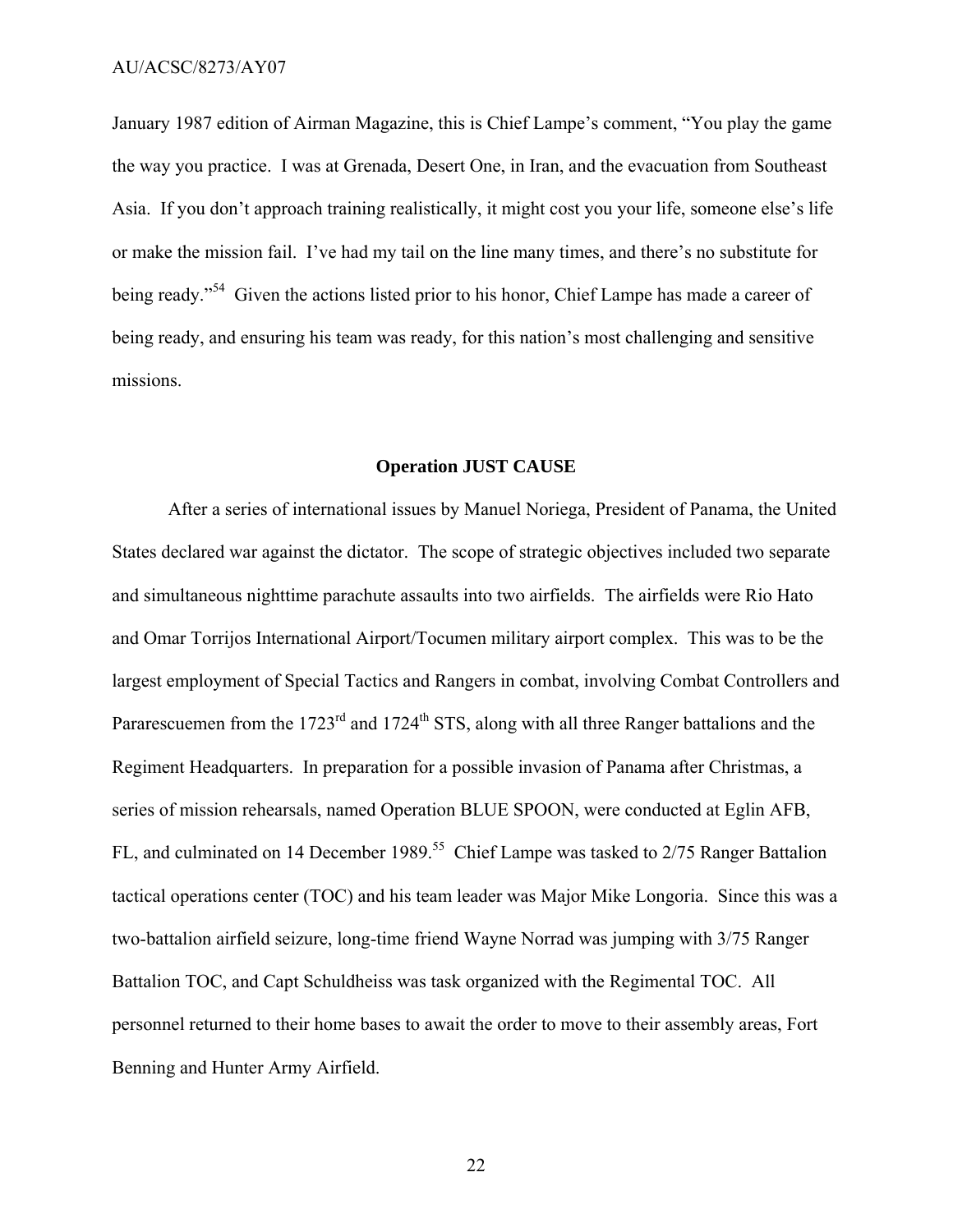After being home for a few days, all personnel were recalled to their assembly areas to gear up for the invasion of Panama, now named Operation JUST CAUSE. Major General Wayne Downing commanded the JSOTF, a future USSOCOM commander while Lampe was the Command Chief. The issue surrounding the recall was the weather throughout the southeastern United States was miserable, with snow, ice and rain. Maj Longoria stated, "the weather was horrible and I was concerned that Lampe and his guys weren't going to make it from Fort Bragg to Benning. The pucker factor was high, because you can't measure the impact of not having Lampe there."<sup>56</sup> Lampe was considered the most experienced Combat Controller and proven combat warrior, therefore, he was absolutely critical to the mission. Chief Lampe and his crew arrived four hours prior to launch.

Due to the cold weather conditions, the airborne invasion force bundled up in several layers of warm clothing. The challenging dynamic would be the amount of personnel loaded on each aircraft based on the size of each airdrop. Longoria recalled, "we floor loaded all personnel to maximize each C-130, with all our warmies on, and launched on an eight hour low level, in order to avoid detection by any Cuban radars, for the airborne assault. The combination of the low-level and warm clothing proved to be too much for many of the assault force, so prior to exiting into combat, we were dealing with a lot of folks getting sick."<sup>57</sup> It was so cold, the toilet drains on the C-130 had frozen over. Fortunately, Lampe "had taken along a large box of quartsized zipper-lock bags; thus, his men and the Rangers were able to make it to Panama without bladders bursting."<sup>58</sup>

On 20 December 1989, at one o'clock in the morning, Lampe and the assault force jumped into Rio Hato military airfield via  $C-130$  while receiving enemy fire.<sup>59</sup> This was Lampe's second combat static line jump under fire into enemy territory. He functioned as the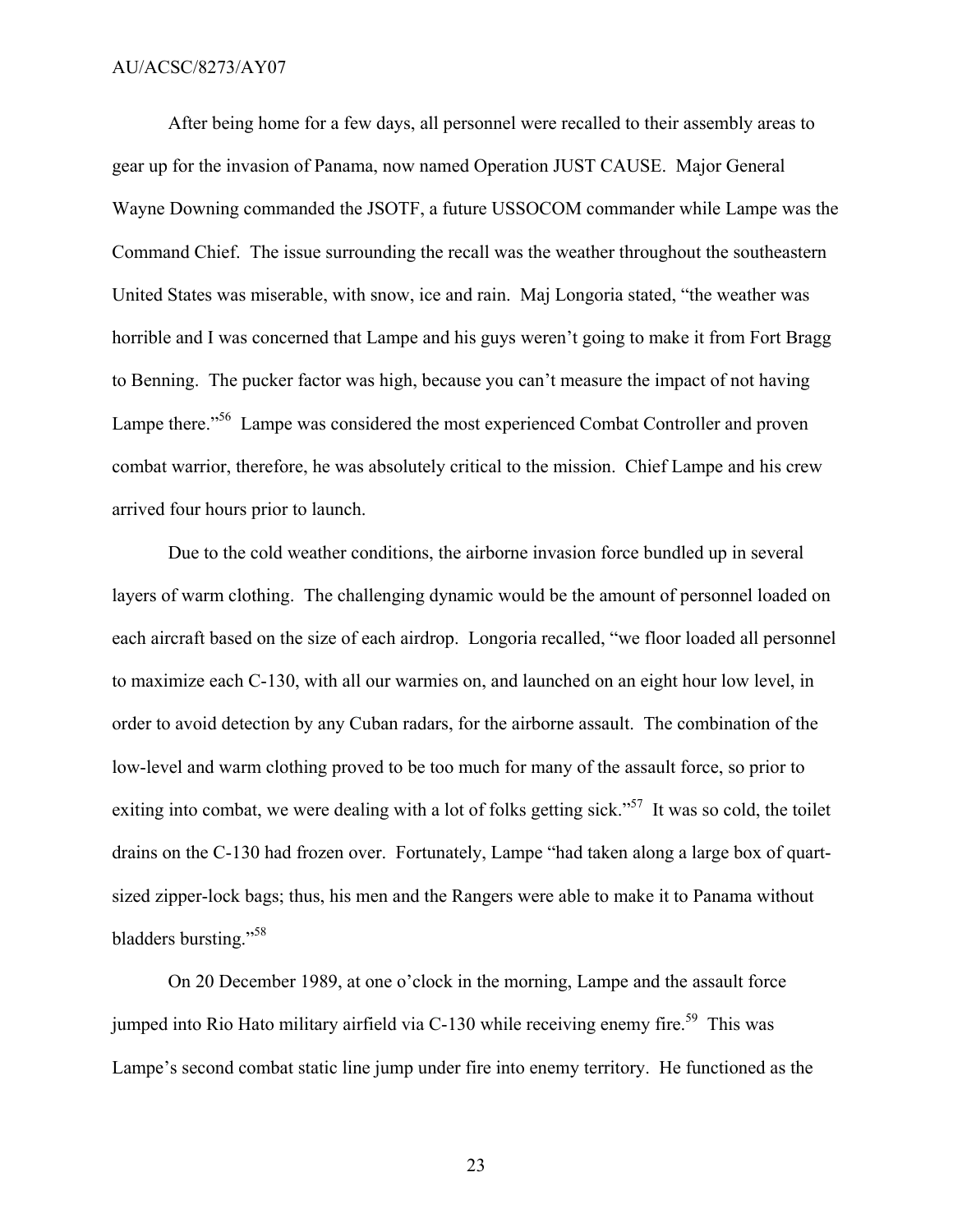assistant jump master for his C-130, making him the last man out. Lampe did not think he would get out due to an 81mm mortar man falling in front of him during airborne insertion. He helped the Ranger back up and got him out the door, then Lampe followed him into the night.<sup>60</sup>

There was a significant firefight upon reaching the ground. Lampe quickly made an assessment on the pre-assault fires, determining the F-117 airstrike had not achieved the desired effects, and immediately started coordinating terminal guidance efforts. He and the others from the  $2/75$  TOC used the bomb craters as cover during the firefight.<sup>61</sup> As the sun began to rise on the airfield, he moved to the Panamanian Non-Commissioned Officers Club, where one of the buildings was turned into a makeshift operating room, and he started coordinating the medical evacuation of wounded Rangers."62 Lampe was instrumental in the coordination and deconfliction of follow-on airdrops of paratroopers and equipment, airlands bringing in additional combat power and the evacuation of American wounded and killed in action. Longoria stated, "the ST inter-team and the operators made it happen. Our ability to communicate issues and information was very quick and efficient, which enabled us to effectively manage the air to ground environment for fires, air delivery and medical evacuation."<sup>63</sup>

The following day, Lampe and a platoon of Rangers executed an assault on Noriega's hideaway beach house, which was in the vicinity of Rio Hato, and a tasked mission for the assault force. Intelligence indicated that Noriega could very well be holed up in this house, and this mission was given priority. Despite missing the dictator by fifteen minutes, it was a wellexecuted mission, and another example of Chief Lampe's tactical acumen and abilities.

As evident in this operation, Lampe proved instrumental to the success due to his combat experience in Iran and Grenada. This assault served as the initial combat employment of Special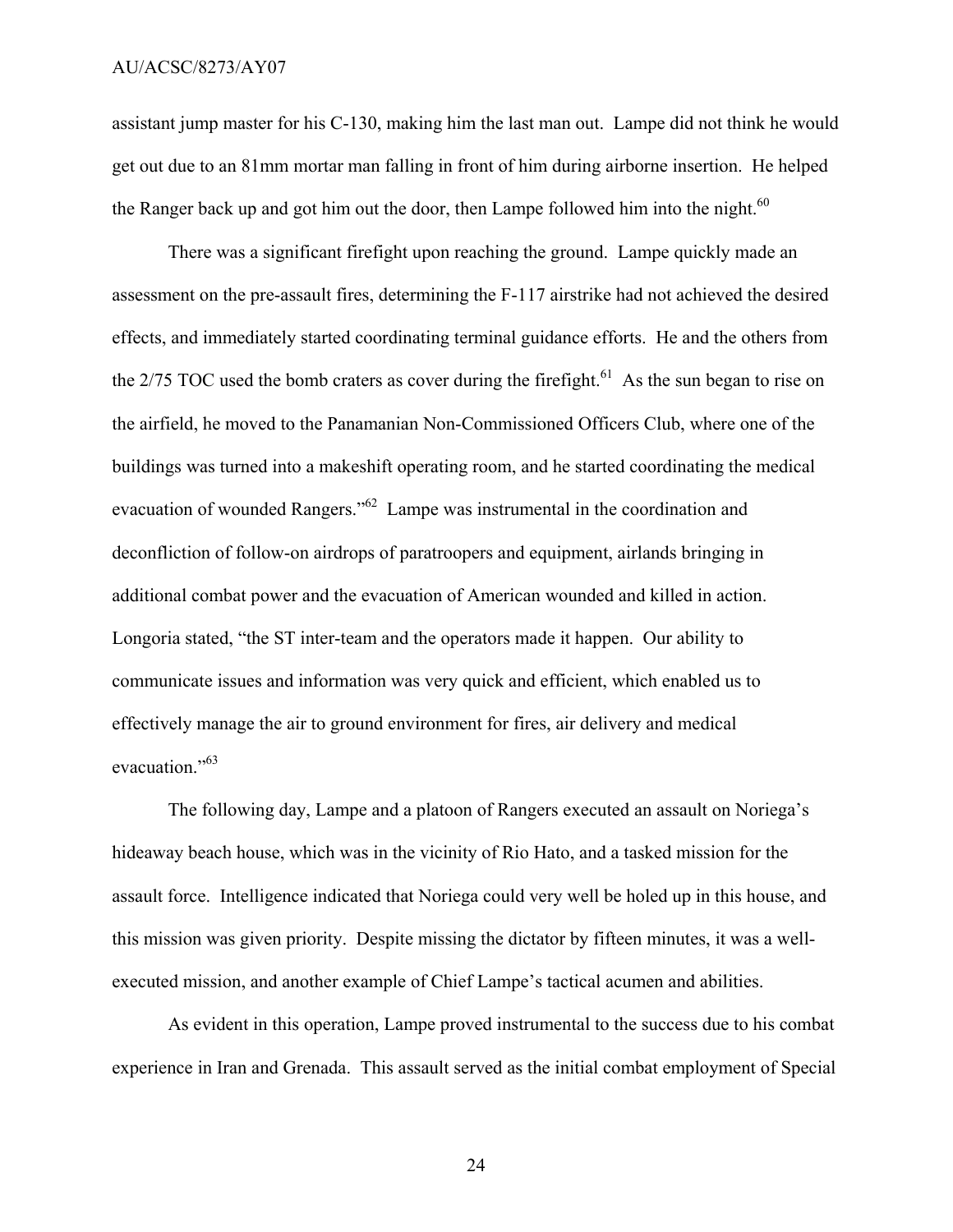Tactics Pararescumen. Lampe ensured their task and purpose, and validated their employment. His attention to detail and experience paid off during rehearsals and exponentially multiplied the success  $64$ 

#### **Operation DESERT STORM**

As the coalition military geared up for a showdown with Saddam Hussein after his bold attack on Kuwait, Chief Lampe prepared to execute a daring rescue of the American hostages in the U.S. embassy. It was during this timeframe, while conducting a mission rehearsal in North Carolina, that Chief Lampe discovered he had been hired for the USSOCOM Command Chief position. He had interviewed for the position in October 1990, and thought he slipped out of the job, but the deputy commander for SOCOM congratulated Lampe on getting hired after observing the mission rehearsal. Chief Lampe transported Lieutenant General Schneider to the airfield and asked when he was going to head down to Tampa. Due to the emerging mission requirements for Operation DESERT STORM, General Stiner allowed Lampe to remain at the 1724<sup>th</sup> Special Tactics Squadron for another eight months. Much to the chagrin of Chief Lampe, the rescue mission never materialized and hostilities ceased in the Iraqi theater of operation, along with the other significant reason for Lampe not wanting the job, working the plan to manage the increased unit manpower gains.<sup>65</sup> General Stiner allowed Lampe the time to see through this manpower project, but time had run out for the Chief.

The Senior Enlisted Advisor (SEA) position was temporarily filled with a part-time Chief Master Sergeant, which says a lot about General Stiner's patience to wait for the right Chief.<sup>66</sup> "It's an honor, but in another aspect, it's bittersweet," Chief Lampe said of his new job. "I've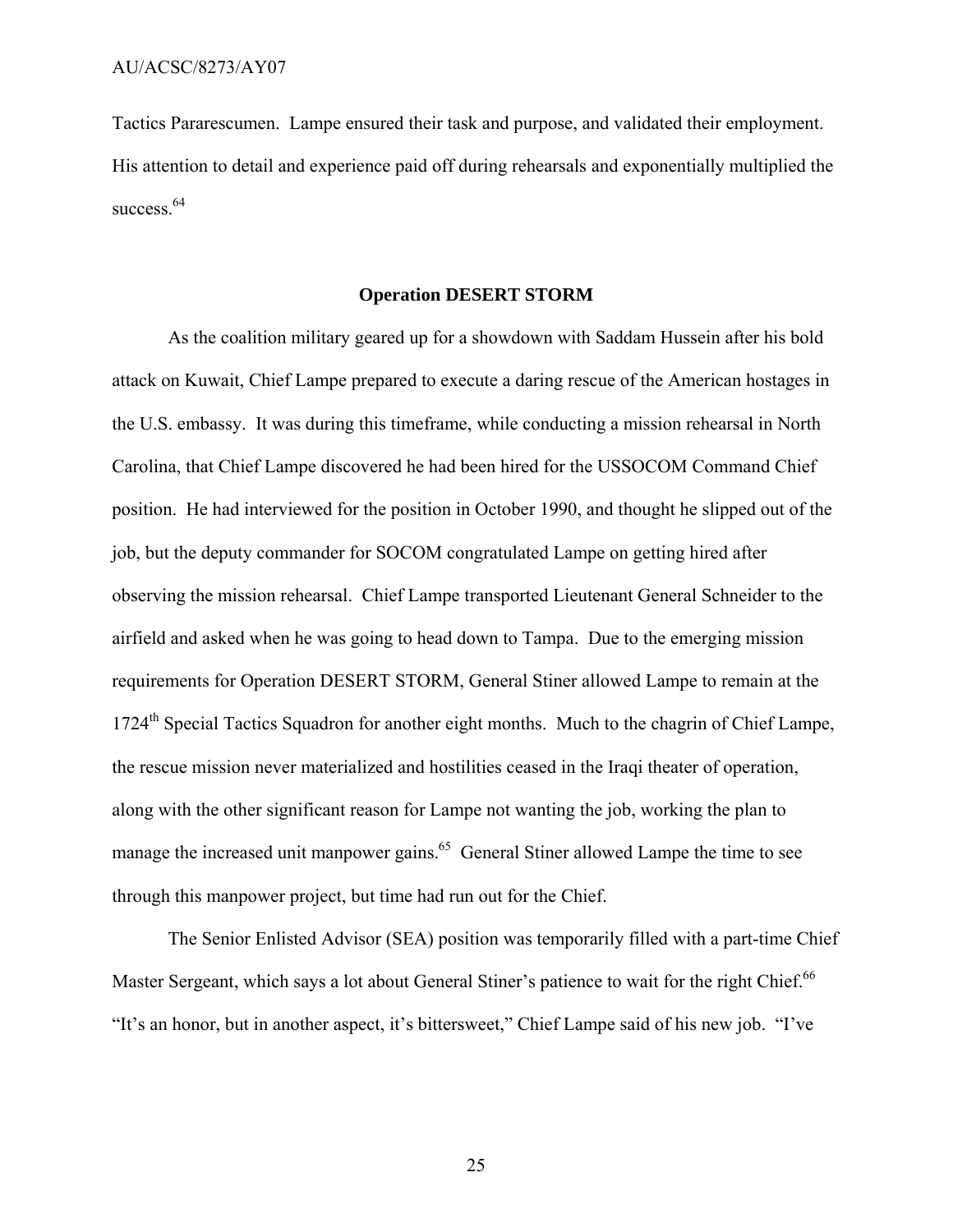been with the unit 10 years. It's going to be difficult leaving the unit and the people up there."<sup>67</sup> Thus, Chief Lampe and his family left the 1724<sup>th</sup> STS for USSOCOM in June 1991.

#### **U.S. Special Operations Command**

Chief Lampe avoided being General Stiner's SEA earlier in his career when Stiner was the commander of Joint Special Operations Command. He wanted Lampe, and in retrospect, Lampe should have taken the job. $^{68}$  To this day, Lampe believes he could have positively impacted the STS and SOF community to a greater degree had he taken the position. Regardless, Stiner wanted him at USSOCOM and he was not going to be denied this time. For the reasons General Stiner wanted Lampe at USSOCOM, Lampe did not let his boss down. He took the position over from the longest serving SEAL, Rudy Boesch, and took the command and his position to higher levels.

Chief Lampe tackled many issues and superbly represented the Special Operations enlisted force during a six year stint in the Command Chief billet. One of those issues was his duty title and the USAF position which played out over several years. Being the first USAF Chief Master Sergeant to serve in the position known as the Command Sergeant Major's (CSM) position, he took the traditional naming convention for the USAF, Senior Enlisted Advisor. However, the Chief Master Sergeant of the Air Force, CMSAF Pfingston, specifically told Lampe that he was not authorized to use that title since the USAF did not recognize the position, and recommended that he use the title Command Sergeant Major. Disgruntled with that position, and clearly not desiring to use an Army title, Lampe developed a strategy to overcome this difference of opinion. Rumor had it that the MAC SEA, CMSgt Campanale, was going to be the next CMSAF. Lampe visited with Campanale and got to know him, in anticipation of his next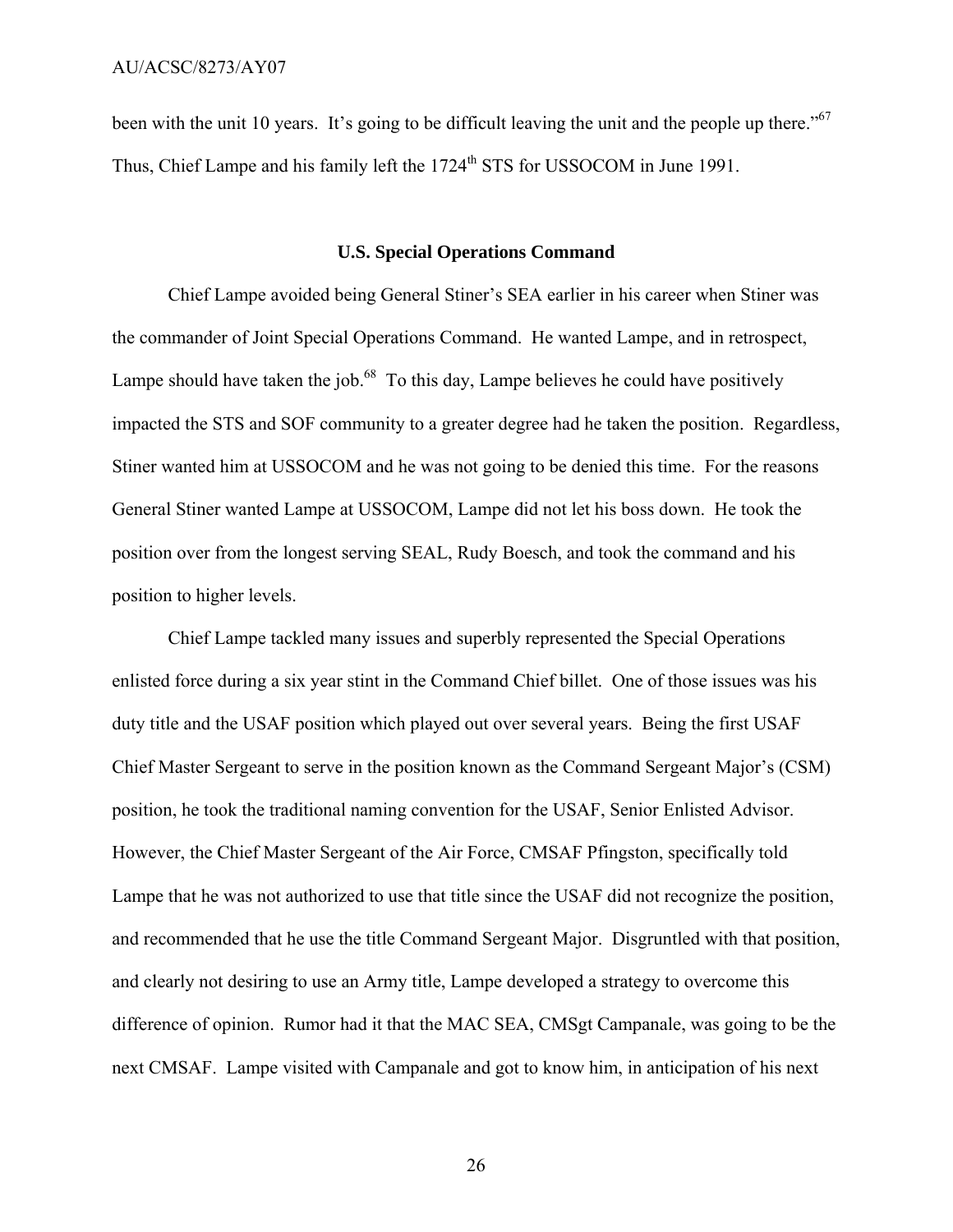posting, with the intent to engage him on the subject at a later date. Campanale was hired as the CMSAF and Lampe paid him a visit to discuss the issue of his duty title and why the USAF would not recognize the position as a service equivalent SEA. Campanale did not support it and directed Lampe not to use the official USAF title for his position. General Wayne A. Downing, the new commander of USSOCOM, supported Lampe and blew off the USAF, so the USAF sent an official letter to USSOCOM stating the USAF position and re-iterating not to use the duty title. Interestingly, during a ceremony recognizing Chief Lampe as an honorary Ranger at Fort Benning, Georgia, CMSAF Campanale, called Lampe and gave him approval to use the Command Sergeant Major duty title. Lampe, still not convinced that was right, worked with his fellow Combat Controller and long-time friend, CMSgt Wayne Norrad, Senior Enlisted Advisor to Commander, Air Force Special Operations Command (AFSOC), for alternatives. Norrad suggested that Lampe claim the duty title "Command Chief Master Sergeant." With the support from the AFSOC SEA, Lampe started using that title on all his correspondence and during introductions at ceremonies and visits around the globe. In the end, the USAF recognized his new duty title and evolved their SEA duty title into Command Chief two years after Campanale retired from the USAF.<sup>69</sup>

Another interesting issue he tackled through his position at USSOCOM, Chief Lampe positively impacted all fellow Command Chief's and Command Sergeant Major's when he suggested that they receive similar compensation as their commanders. As a Command Chief moves up from wing and higher, they weren't getting compensated for all the entertainment, events and programs they were responsible for, however, their respective commander's were increasingly getting compensated for these expenditures. During a meeting with the Chairman, Joint Chiefs of Staff (CJCS) General Shalikashvili, and his aide, Colonel John Abizaid, Lampe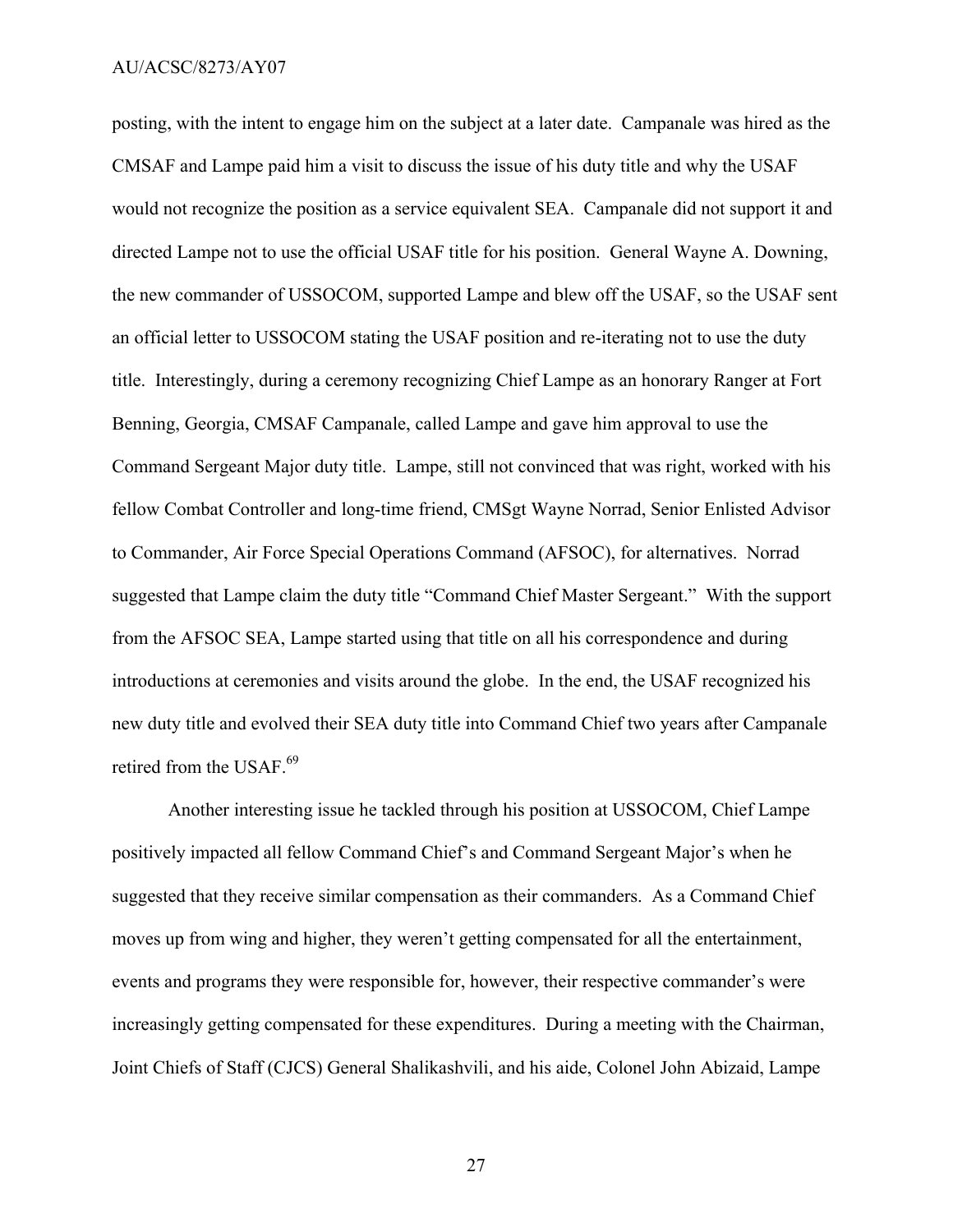described the sequence of promotion for Command Sergeant Majors. His detailed analogy using a CSM moving with his commander from Battalion, to Group, to Special Forces command, to Army Special Operations Command and finally to a service or combatant command, illustrated for them the disparity for the CSM while his responsibility and requirements increased exponentially. CJCS was sold on the issue and had Lampe work with Colonel Abizaid to get the appropriate compensation for Command Chiefs and Command Sergeant Majors.<sup>70</sup>

At the highest level, Chief Lampe's foresight and vision continued to permeate throughout the USAF, USSOCOM and DoD. His efforts and results continue to have impact today, from the tactical to the strategic levels, and will for years to come. A testament to his abilities and professionalism is the fact he served six years as the USSOCOM Command Chief for three different commanders. Two commanders, Stiner and Downing, Lampe had served with during combat/real-world operations, and his final commander, General Shelton, requested he remain as the single point of continuity for his entire command staff.

#### **Conclusion**

Chief Master Sergeant Jim Lyons describes Chief Lampe best in the following testimony: "Leader, team player, and tactician: Before I ever met Chief Lampe his reputation preceded him and when I did make his acquaintance he lived up to everything I had heard about him everyday. The one aspect about him I remember most is his leadership. This encompasses his integrity, trust, loyalty, intellect, compassion. I do not believe there was an individual in the unit that felt they were less important then other, no matter what job they performed. Chief Lampe preached and lived one team and the team is more important then anything else and made sure everyone was included in the work and the rewards. He emphasized to the operators how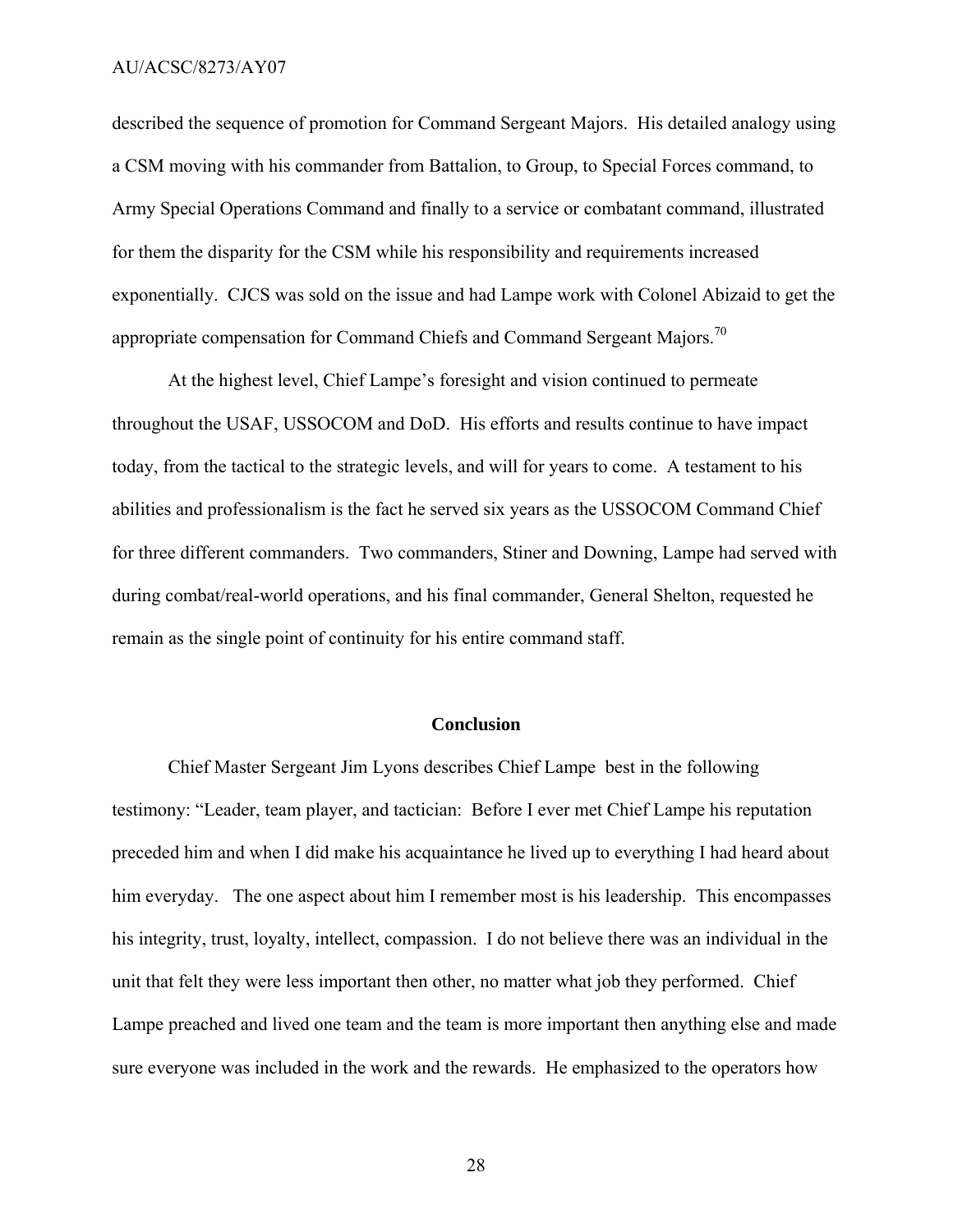little we would be able to accomplish or do as in training if we had to take over the task of the support side of the house. During his leadership, we saw more recognition directed towards the support personnel and after a couple years the return in motivation and work ethics from the support personnel ranked them as the best in the business.

Chief Lampe's leadership qualities and abilities put him on par with General officers and several times I witnessed GO's pulling Chief Lampe aside to discuss where and how they should proceed. His counsel was always respected and desired. He exemplified strong leadership; he participated in everything we were asked to do. Every Ranger JRT, he would be a member of the Jump Clearing Team (JCT) or a LNO for a jumping TOC. He never skipped a rehearsal, and would spend time with all of the team discussing what was going to happen and what was expected from each of us and as a team. Chief Lampe was very proficient at his craft, but was more then willing to listen to ideas and/or improvements. He was willing to learn and pass on his learning's from the past, but was adamant about not living in the past."<sup>71</sup>

Chief Lampe and his persona never settled for second. He always pushed hard to better himself and his men. Professionally, he ensured his men and his unit were at peak performance at all times and he demanded the same thing from himself. It should be no surprise that he made Chief Master Sergeant in sixteen years, which surpassed the average time of twenty-two years. Therefore, Chief Lampe served as an E-9 for ten and a half years at the squadron and service equivalent level. Which interestingly is a feat in itself, "to move from a squadron level Chief position directly to USSCOM, which at the time of this writing, hasn't been repeated in USSCOM, nor has it ever happened the U.S. Air Force."<sup>72</sup>

The best way to conclude this historical account of significant events in the career of Chief Mike Lampe is from his peer, Chief (retired) Wayne Norrad. Chief Norrad shared many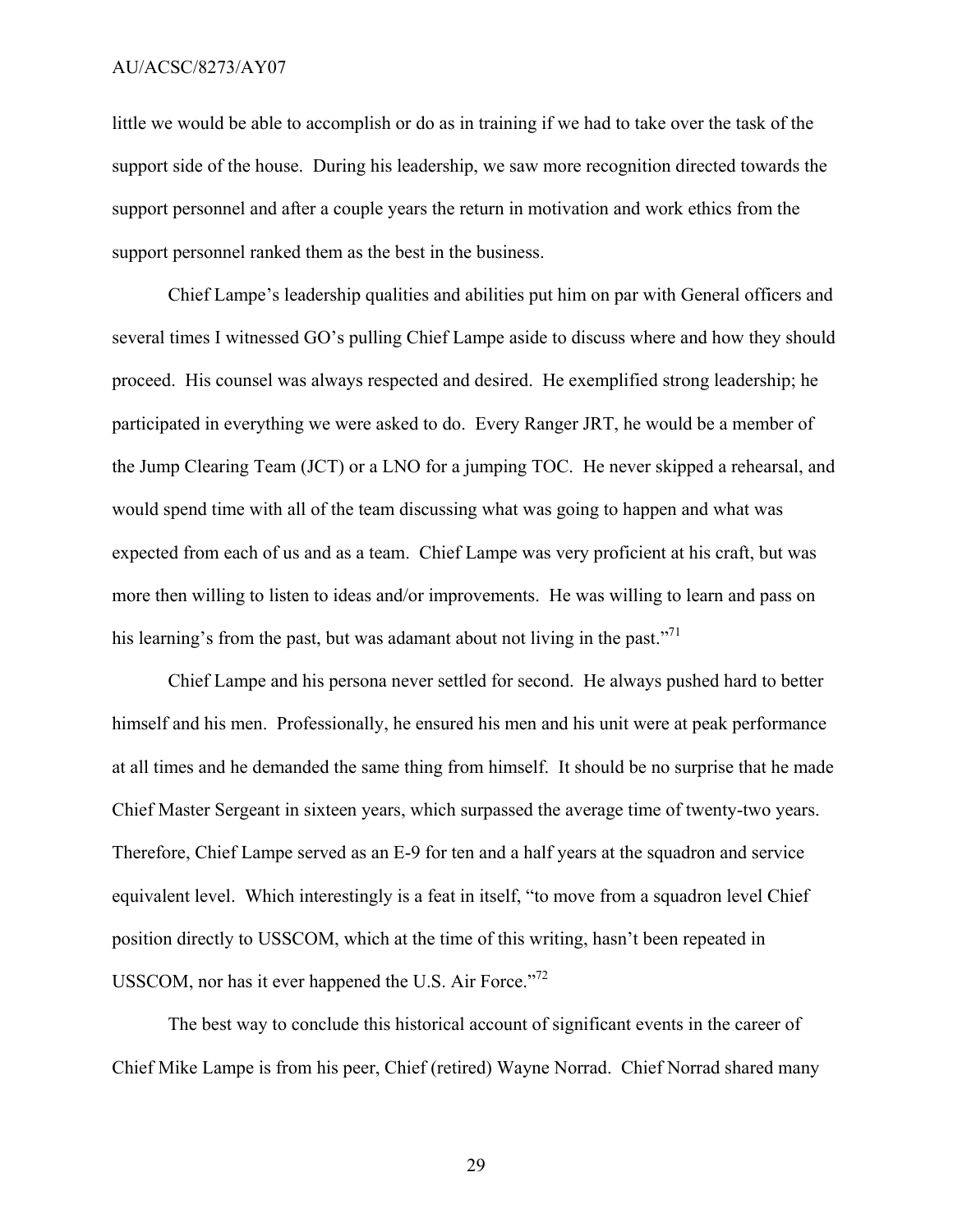memories as their storied careers shaped the Combat Control career field with their rise to Chief. Norrad said, "Lampe is the best nuts and bolts guy in the business," and went on further to say, "he sets up a schedule and follows it."<sup>73</sup> The respect and admiration for Lampe was evident in the fact that Chief Norrad named his son after him while they were in Combat Control School. There has been very few that have been able to impact a career field and service they way Chief Lampe has done through his career. And the most intriguing aspect of Chief Lampe is that he still influences and shapes the SOF community and STS today.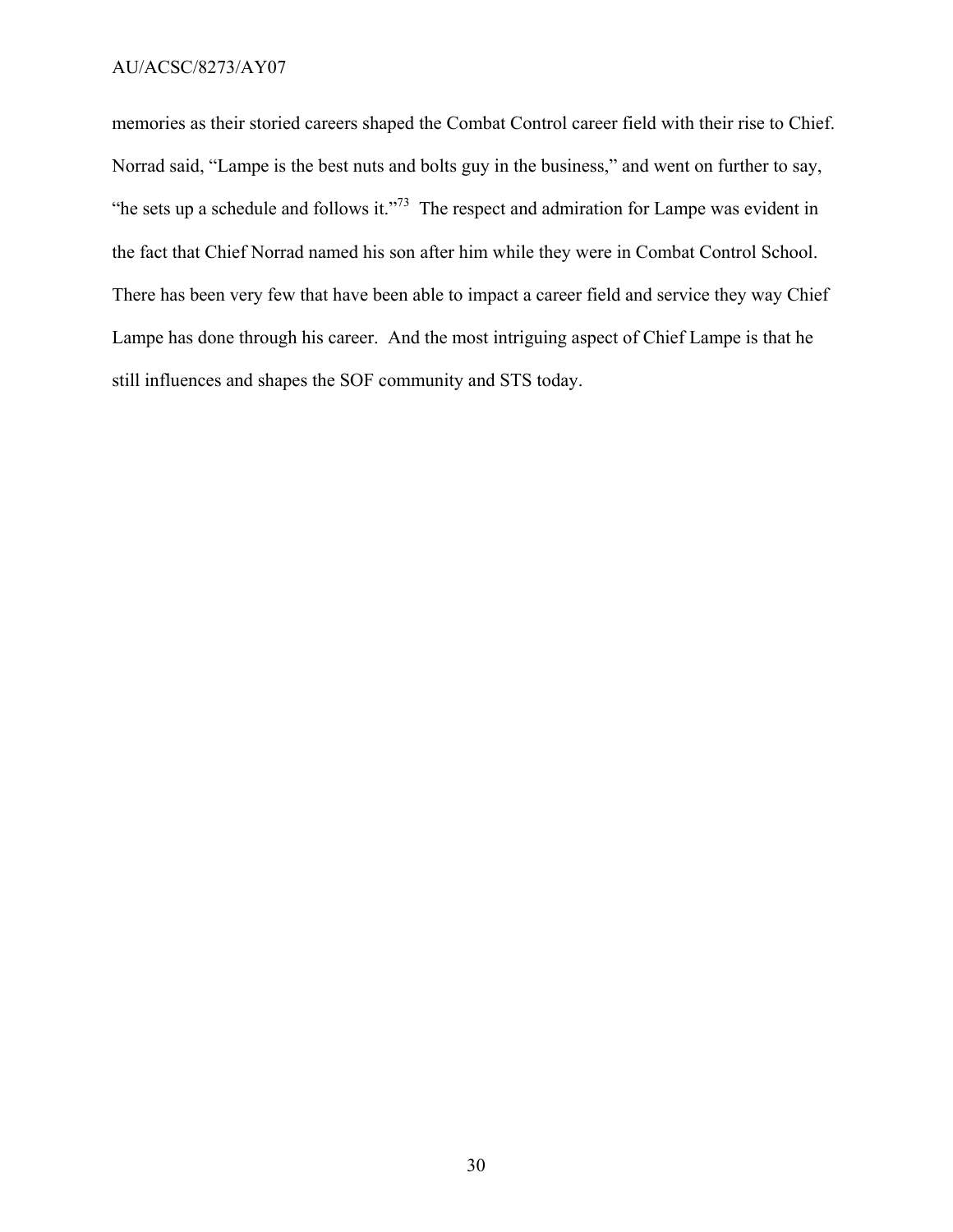#### **Notes**

<sup>1</sup> John Carney, Col., USAF, Retired, Personal Interview, 17 January 2007.

<sup>2</sup> Rick Crutchfield, CMSgt, USAF, Retired, Personal Interview, 7 February 2007.

3 Henry Cunningham, "Lampe Named Top SOCOM Enlisted Man," *Fayetteville Observer* 1991, 14B.

4 Forrest L Marion, Dr, *Chief Lampe Interview* (Maxwell AFB, AL: Air Force Historical Research Agency, 2006), Video Interview.

<sup>5</sup> Cunningham, "Lampe Named Top SOCOM Enlisted Man," 14B.

<sup>6</sup> Michael I. Lampe, CMSgt, USAF, Retired, Personal Interview, 11 February 2007.

7 Ibid.

8 Ibid.

9 Richard Secord, *Honored and Betrayed* (New York: John Wiley & Sons, Inc., 1992), 57.

<sup>10</sup> Lampe.

 $11$  Ibid.

 $12$  Department of Defense, "The Airman's Medal," (Southeast Asia: 1972).

<sup>13</sup> Lampe.

<sup>14</sup> Jeff Buckmelter, Col, USAF, Retired, Personal Interview, 8 February 2007.

15 Jim Jones, "Master Sgt. Lampe Honored as One of Air Force's Top 12," *Air Force Times* (1987): 2-B.

<sup>16</sup> Lampe.

17 Jerry L Thigpen, Col, USAF, Retired, *Praetorian Starship* (Maxwell Air Force Base, Alabama: Air University Press, 2001), 216.

<sup>18</sup> Lampe.

 $19$  Ibid.

<sup>20</sup> James H. Kyle, Col, USAF, Retired, *The Guts to Try* (New York: Ballantine Publishing Group, 1995), 310.

 $21$  Lampe.

22 Marion, *Chief Lampe Interview*.

 $23$  Lampe.

<sup>24</sup> Marion, *Chief Lampe Interview*.

<sup>25</sup> Kyle, *The Guts to Try* 332-33.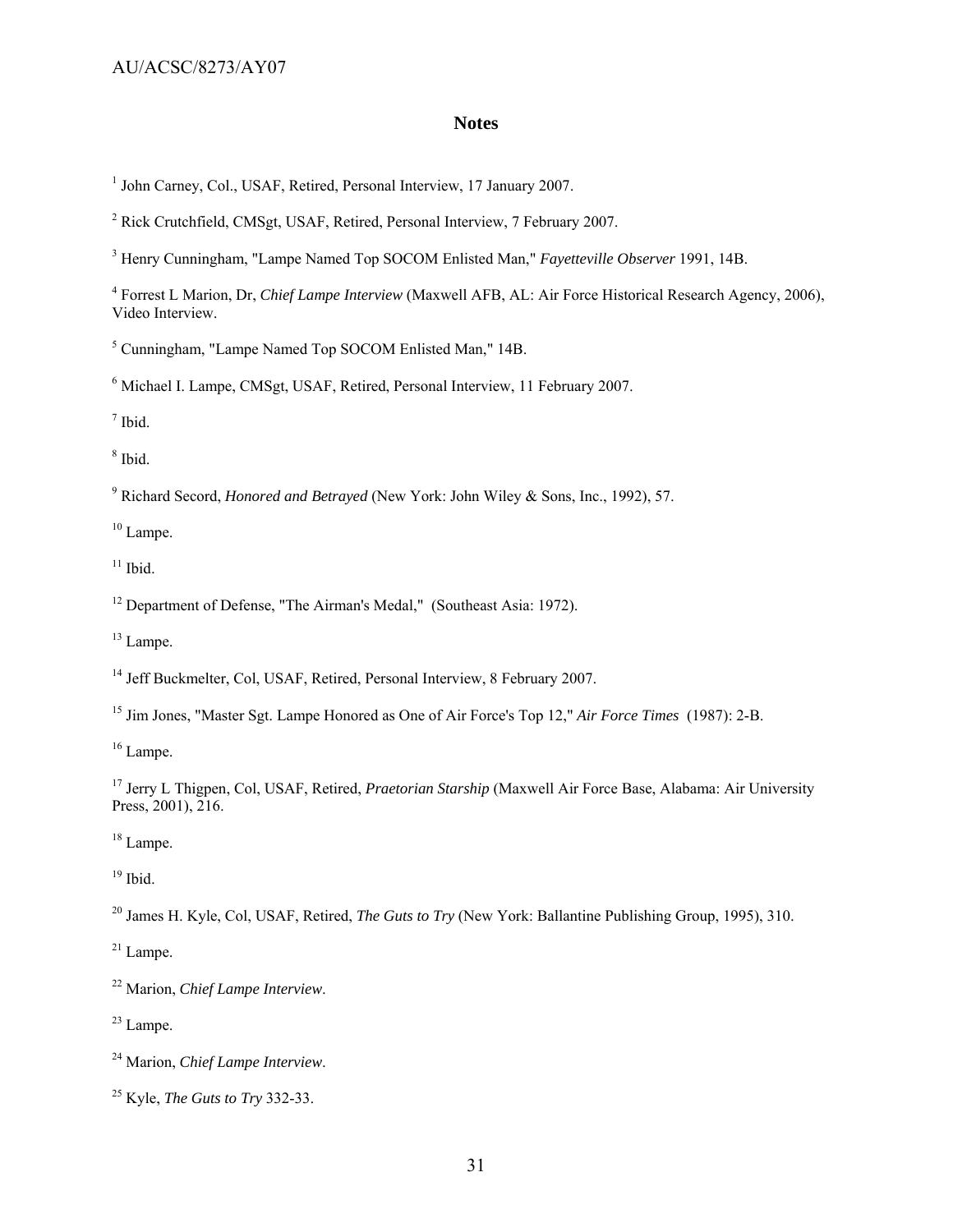- **Notes (Continued)** 26 Marion, *Chief Lampe Interview*.
- 27 Lampe.
- 28 Thigpen, *Praetorian Starship*, 216.
- 29 Lampe.
- $30$  Ibid.
- <sup>31</sup> Ibid, James A Lyons, CMSgt, USAF, Personal Interview, 24 January 2007.
- 32 Lampe.
- 33 Thigpen, *Praetorian Starship*, 277.
- 34 Ibid.
- <sup>35</sup> Lampe.
- 36 Michael I. Lampe, CMSgt, USAF, Retired, Personal Interview, 31 March 2007.
- 37 Unknown, "Pope Sergeant Joins President in Grenada," *Pope Air Force Base Paper*, 28 February 1986.
- 38 Ibid.
- 39 Lampe.
- $40$  Ibid.
- $41$  Ibid.
- $42$  Ibid.
- $43$  Ibid.
- $^{44}$  Ibid.
- $45$  Ibid.

 $46$  ——

- 47 John Carney, Col., USAF, Retired and Schemmer, Benjamin F, *No Room for Error* (New York: Ballantine Publishing Group, 2002), 172.
- 48 Lampe.
- 49 Carney, *No Room for Error*, 175.
- 50 Ibid., 177.
- 51 Ibid., 178.
- 52 Lampe.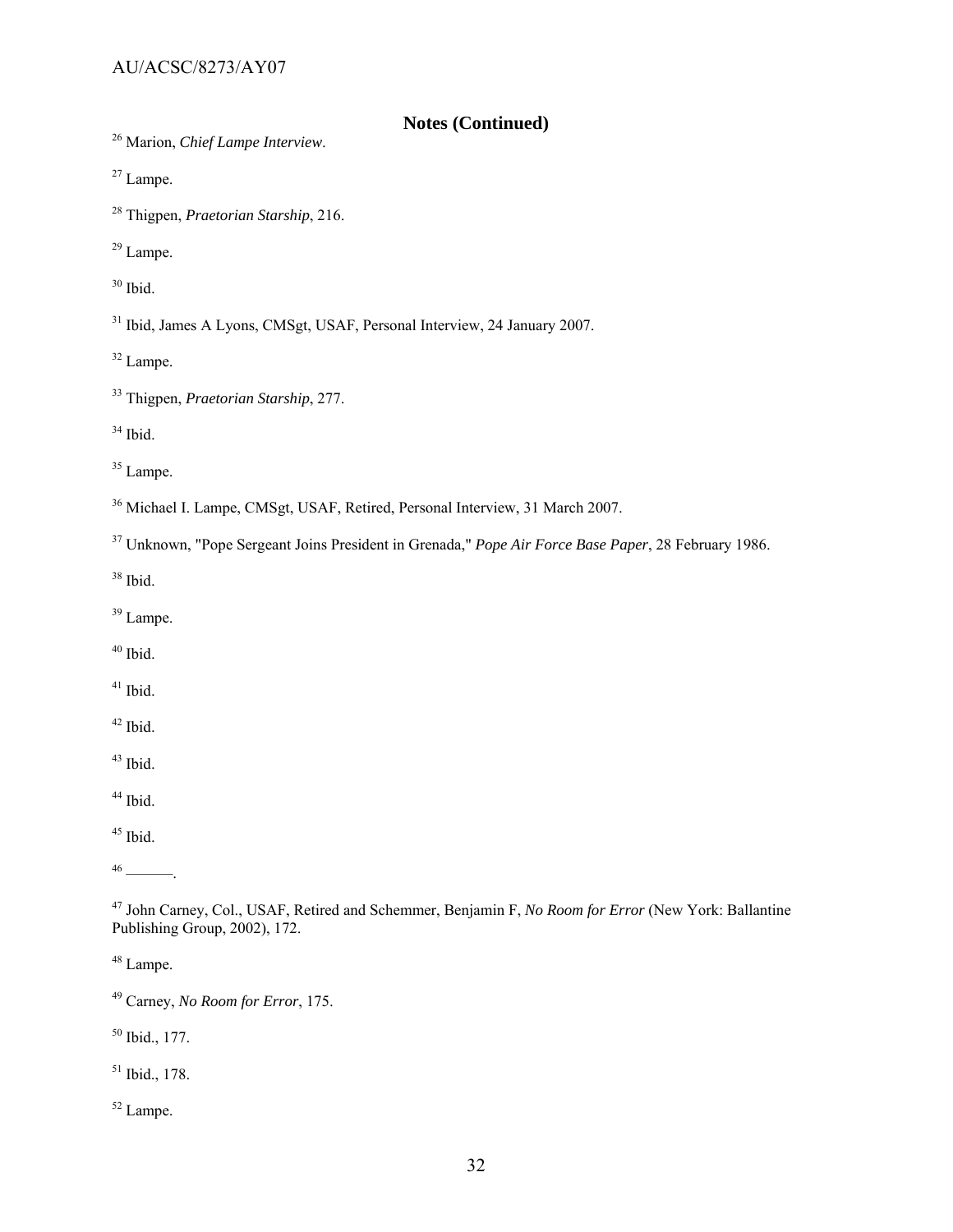- **Notes (Continued)** 53 Unknown, "Pope Nco Chosen One of the 12 Best in the Air Force," *Unknown*, Unknown 1986.
- 54 Brian Hoey, Capt, USAF, "Outstanding Images," *Airman* XXXI, no. 1 (1987): 23.
- 55 Mir Bahmanyar, *Shadow Warriors* (Oxford, United Kingdom: Osprey Publishing, 2005), 126.
- 56 Michael A. Longoria, Brig Gen, USAF, Personal Interview, 13 April 2007.

 $57$  Ibid.

- 58 Carney, *No Room for Error*, 202.
- 59 Bahmanyar, *Shadow Warriors*, 127.

 $60$  Lampe.

 $61$  Ibid.

62 Carney, *No Room for Error*, 204.

63 Longoria.

 $<sup>64</sup>$  Ibid.</sup>

- 65 Lampe.
- <sup>66</sup> Ibid.
- 67 Henry Cuningham, "Lampe Named Top SOCOM Enlisted Man," *Fayetteville Observer* 1991.
- 68 Lampe.

 $69$  ———.

 $70$  Ibid.

71 Lyons.

72 Lampe.

73 Wayne Norrad, CMSgt, USAF, Retired, Personal Interview, 7 February 2007.